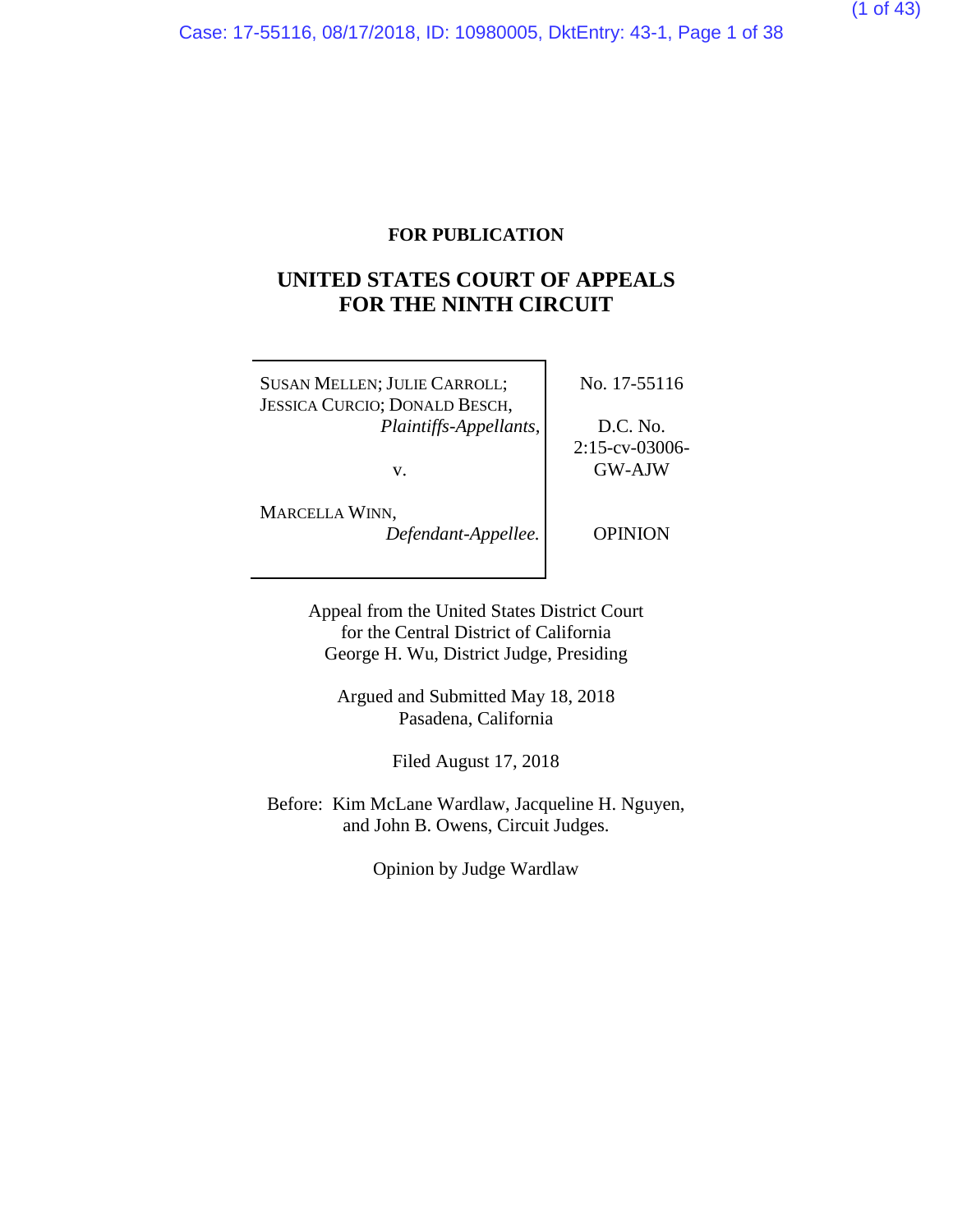### **SUMMARY[\\*](#page-1-0)**

## **Civil Rights / Qualified Immunity**

The panel reversed the district court's summary judgment in favor of Detective Marcella Winn on qualified immunity grounds in a 42 U.S.C. § 1983 action.

Plaintiff Susan Mellen was wrongly imprisoned for seventeen years before securing habeas relief in October 2014, and she and her children brought this civil rights action against Detective Winn based on her failure to disclose evidence.

The panel held that the record demonstrated as a matter of law that Detective Winn withheld material impeachment evidence under *Brady v. Maryland*, 373 U.S. 83 (1963), and *Giglio v. United States*, 405 U.S. 150 (1972), and raised a genuine issue of material fact as to whether Detective Winn acted with deliberate indifference or reckless disregard for plaintiff's due process rights.

The panel held that the law at the time of 1997–98 investigation clearly established that police officers investigating a criminal case were required to disclose material, impeachment evidence to the defense.

The panel concluded that the district court abused its discretion by striking the declaration of Mellen's police practices expert, Roger Clark.

<span id="page-1-0"></span>**<sup>\*</sup>** This summary constitutes no part of the opinion of the court. It has been prepared by court staff for the convenience of the reader.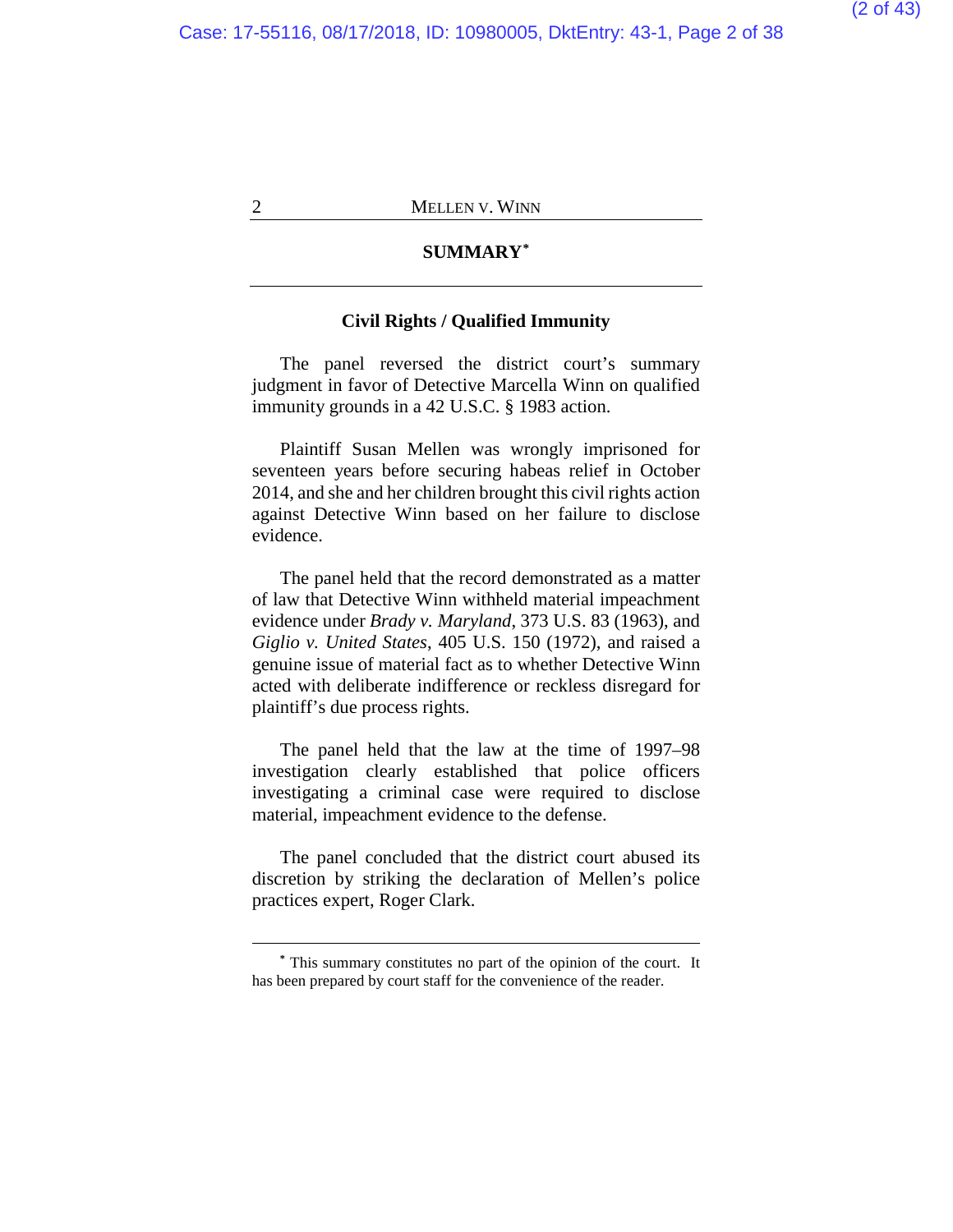The panel reversed summary judgment on qualified immunity grounds and the order striking Clark's declaration, and remanded to the district court for further proceedings.

#### **COUNSEL**

Anna Benvenutti Hoffmann (argued), Rick Sawyer, and Nick Brustin, Neufeld Scheck & Brustin LLP, New York, New York; Deirdre Lynn O'Connor, Seamus Law APC, Torrance, California; for Plaintiffs-Appellants.

Calvin House (argued), Gutierrez Preciado & House LLP, Pasadena, California; Laura E. Inlow, Collinson Law, Torrance, California; for Defendant-Appellee.

#### **OPINION**

WARDLAW, Circuit Judge:

 $\overline{a}$ 

Susan Mellen was wrongly imprisoned for seventeen years before securing habeas relief in October 2014. After release from prison, Mellen and her three children, Julie Carroll, Jessica Curcio, and Donald Besch, brought suit under 42 U.S.C. § 1983 against Detective Marcella Winn,**[1](#page-2-0)** arguing that Detective Winn failed to disclose evidence that would have cast serious doubt on the testimony of June Patti,

<span id="page-2-0"></span>**<sup>1</sup>** Mellen's complaint also named the City of Los Angeles and Richard Hoffman, Detective Winn's supervisor, as defendants. Mellen voluntarily dismissed Hoffman from this case on March 23, 2016, and she voluntarily dismissed the City and her claims under *Monell v. Department of Social Services*, 436 U.S. 658, 690 (1978), on April 1, 2016.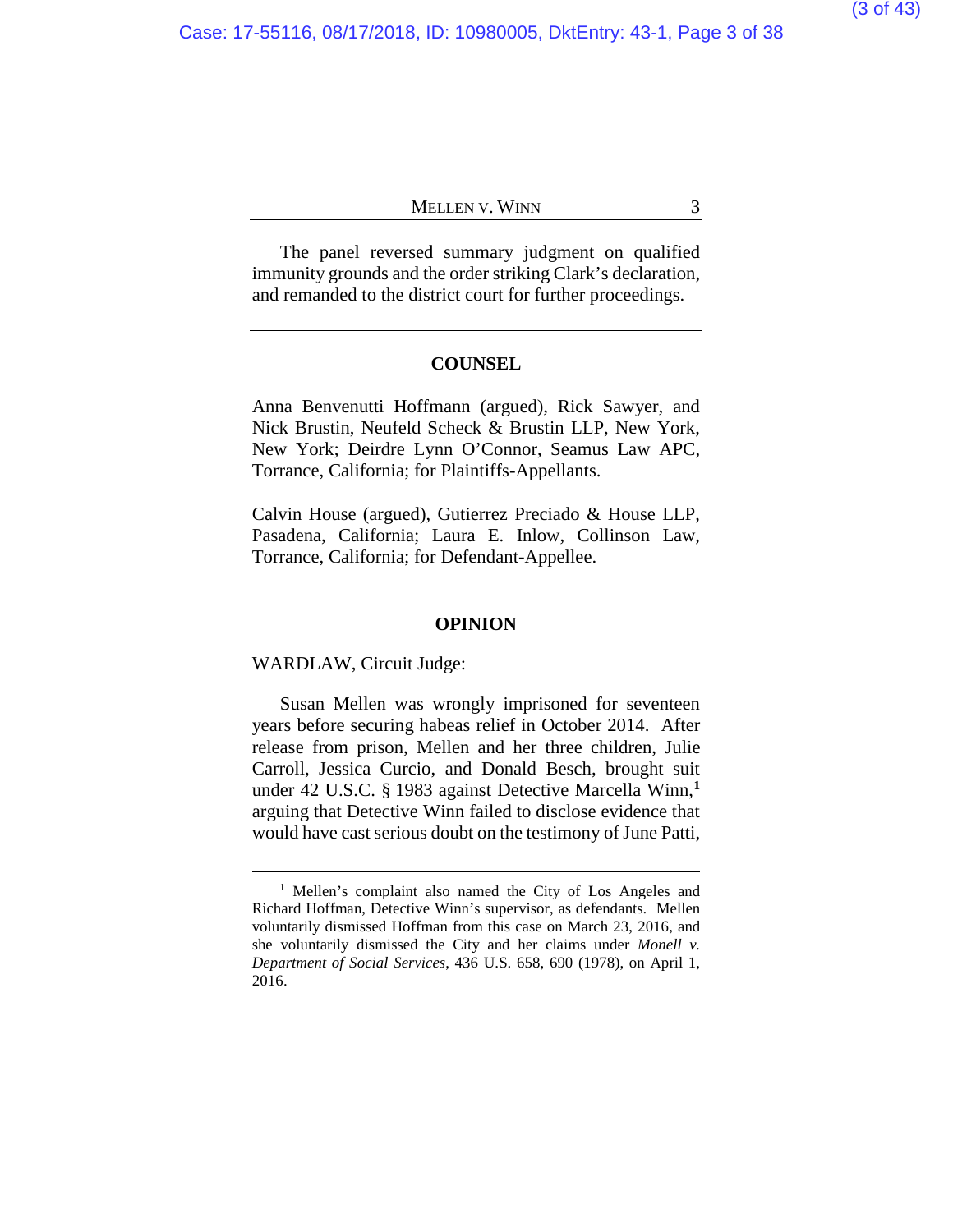the star prosecution witness in Mellen's trial. Detective Winn asserted qualified immunity, arguing there was no genuine dispute of material fact as to whether the withheld evidence was material or as to whether Detective Winn acted with deliberate indifference or reckless disregard for Mellen's due process rights, and that the law at the time of the investigation did not clearly establish that police officers were required to disclose material, impeachment evidence. The district court granted summary judgment in Detective Winn's favor.

We conclude, first, that the record demonstrates as a matter of law that Detective Winn withheld material impeachment evidence under *Brady v. Maryland*, 373 U.S. 83 (1963), and *Giglio v. United States*, 405 U.S. 150 (1972) (extending *Brady* to impeachment evidence), and raises a genuine issue of material fact as to whether Detective Winn acted with deliberate indifference or reckless disregard for Mellen's due process rights. Second, we conclude that the law at the time of the 1997–98 investigation clearly established that police officers investigating a criminal case were required to disclose material, impeachment evidence to the defense. Finally, we conclude that the district court abused its discretion by striking the declaration of Mellen's police practices expert, Roger Clark. We reverse the grant of summary judgment on qualified immunity grounds and the order striking Clark's declaration, and remand to the district court for further proceedings consistent with this opinion.

Susan Mellen was convicted of first-degree murder in June 1998, based largely on the testimony of June Patti (Patti). Mellen contends that Detective Winn wrongfully withheld a statement that June Patti's sister, Laura Patti

**I.**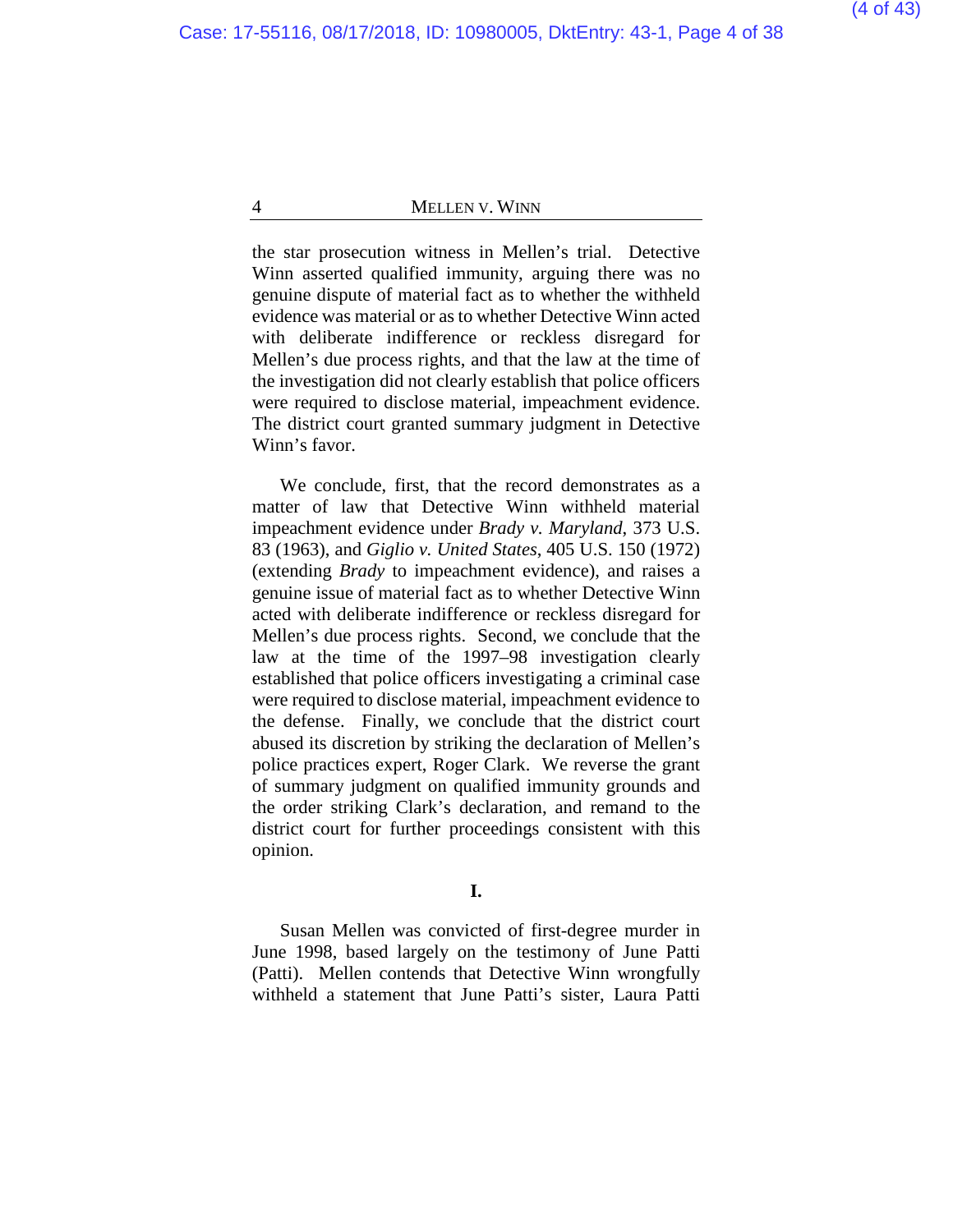(Laura), made to Detective Winn before trial. Laura, who was a Torrance police officer at the time of the investigation, told Detective Winn that her sister, June Patti, was "the biggest liar" that she had "ever met" in her life and that she did not "believe anything [Patti] says."

Laura said that she based this conclusion on her personal experiences with her sister, who, since the age of four or five, "had a habit of not telling the truth." Laura also explained that her sister had filed more than twenty complaints against Laura with the Torrance Police Department, all unsubstantiated, and that Patti "constant[ly]" lied to Laura's colleagues. At her deposition, Laura also said that she believed that Patti had been a "certified informant" with the Torrance Police Department in the early 1990s.

Laura stated that her conversation with Detective Winn was brief, and Detective Winn did not inquire into why Laura believed her sister was a liar. But it turned out that Laura was right about her sister. Patti was deemed an "unreliable informant" by the Torrance Police Department five years before Mellen's trial. And in a fourteen-year span between 1988 and 2002, Patti had more than 800 contacts with law enforcement, where she was known to exaggerate or outright lie to police officers to protect or advance her own interests.

Although the revelations about Patti proved the loose thread that unraveled Mellen's wrongful conviction, Detective Winn contends that no reasonable officer would have understood that *Brady*/*Giglio* required the disclosure of Laura's statements.**[2](#page-4-0)** Because the Supreme Court has

<span id="page-4-0"></span>**<sup>2</sup>** Detective Winn now also disputes that she ever spoke with Laura Patti about her sister. She argues, in the alternative, that if the statements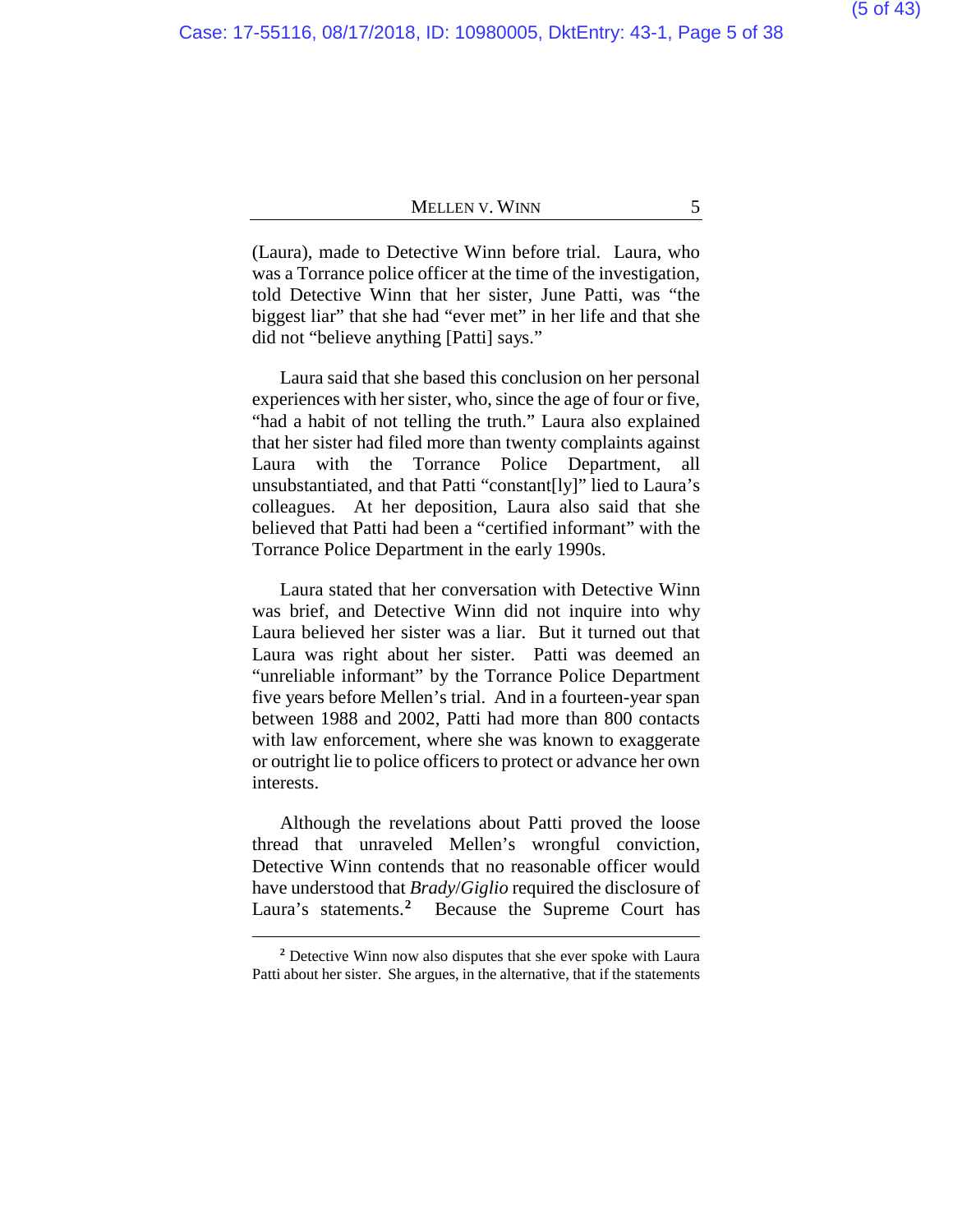instructed that *Brady*/*Giglio* requires a "fact-intensive" inquiry into whether "there is a reasonable probability that, had the evidence been disclosed, the result of the proceeding would have been different," *Turner v. United States*, 137 S. Ct. 1885, 1888, 1893 (2017) (citations omitted), we turn to a close examination of the investigation and the trial that resulted in Mellen's wrongful conviction.

### A. The Investigation

Rick Daly's body was found burned near a dumpster in San Pedro, California, on July 21, 1997. After two weeks while police officers struggled to identify the body, calls flooded into the Los Angeles Police Department's (LAPD) South Bureau Homicide Unit, and filtered to Detective Winn, who had taken responsibility for the case. The first tips would later prove the most accurate: a caller told detectives that Daly was killed by three members of "Lawndale 13," a gang that congregated around the "Mellen Patch," a duplex in Torrance, California, owned by members of the Mellen family and frequented by methamphetamine users. Detectives also heard that Daly was killed in the back house of the Mellen Patch, where Susan Mellen had lived before February 1997,**[3](#page-5-0)** and that Daly's body was transported in Scott "Skip" Kimball's car to San Pedro where the three men set Daly on fire.

On August 12, 1997, Detective Winn prepared a search warrant for the Mellen Patch and arrest warrants for Lester

were made, she would have communicated them to the prosecutor, undermining her argument that no reasonable officer would have known she was required to do so.

<span id="page-5-0"></span>**<sup>3</sup>** Mellen moved out of her family home at the Mellen Patch to live with her boyfriend, Thomas Schenkelberg, and her two children.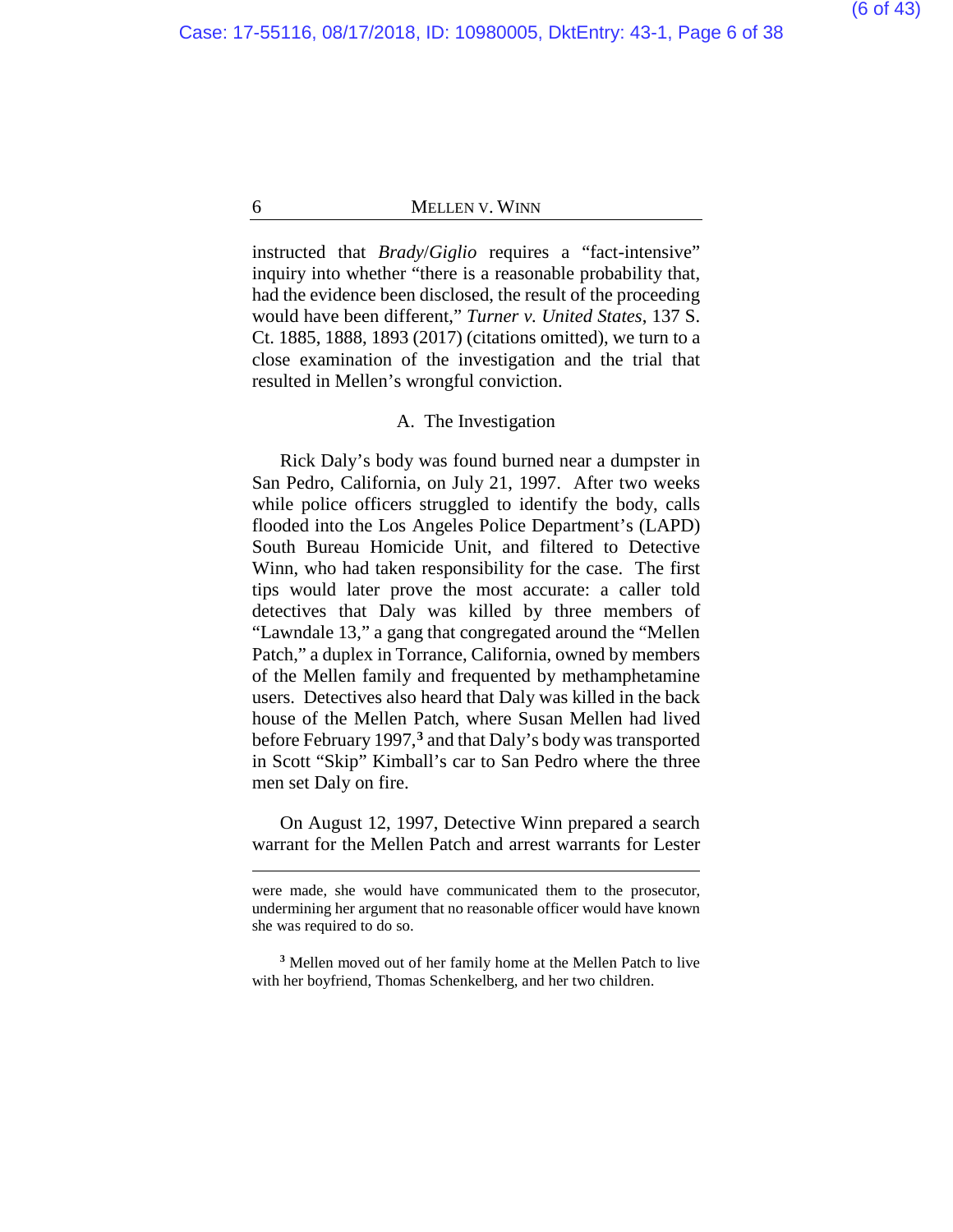# (7 of 43)

### MELLEN V. WINN 7

"Wicked" Monllor, Chad "Ghost" Landrum, and Santo "Payaso" Alvarez, the three men identified in the caller's tip and corroborating reports. The LAPD executed the search warrant at the Mellen Patch early in the morning the next day. The warrant yielded several potential witnesses and residents of the Mellen Patch, including Monllor's mother and sister, Mellen's sister-in-law, niece, and nephew, and two other people from the neighborhood. Detective Winn later learned that Monllor, Landrum, and Alvarez were in custody on unrelated charges. Detective Winn had also earlier spoken with Scott Kimball, who was also in jail on unrelated charges, and who told Detective Winn that he had lent his car to his friends on the night of the murder.

The evening after the LAPD executed the search warrant at the Mellen Patch, June Patti contacted Detective Winn for the first time, leaving a voicemail message that indicated that Patti had information about the Daly murder. The next morning, Patti appeared at Monllor's arraignment, along with Monllor's mother. And two days after Monllor's arraignment, Patti directed Detective Winn's attention to Susan Mellen, Daly's ex-girlfriend, and a long-time Mellen Patch resident.**[4](#page-6-0)**

Patti gave her first oral statement to Detective Winn on August 15, 1997. At the time, she told Detective Winn that, on the same night that the LAPD executed the arrest warrant at the Mellen Patch, Patti called Mellen and Mellen's

<span id="page-6-0"></span>**<sup>4</sup>** Detective Winn interviewed a second witness, Cynthia Sanchez, who also implicated Mellen, but Sanchez told Detective Winn that she had learned what she knew from June Patti. Sanchez also stated that Monllor's mother had asked about whether bleach would "remove blood from linoleum," and had cleaned the back of the house—leads that officers did not follow.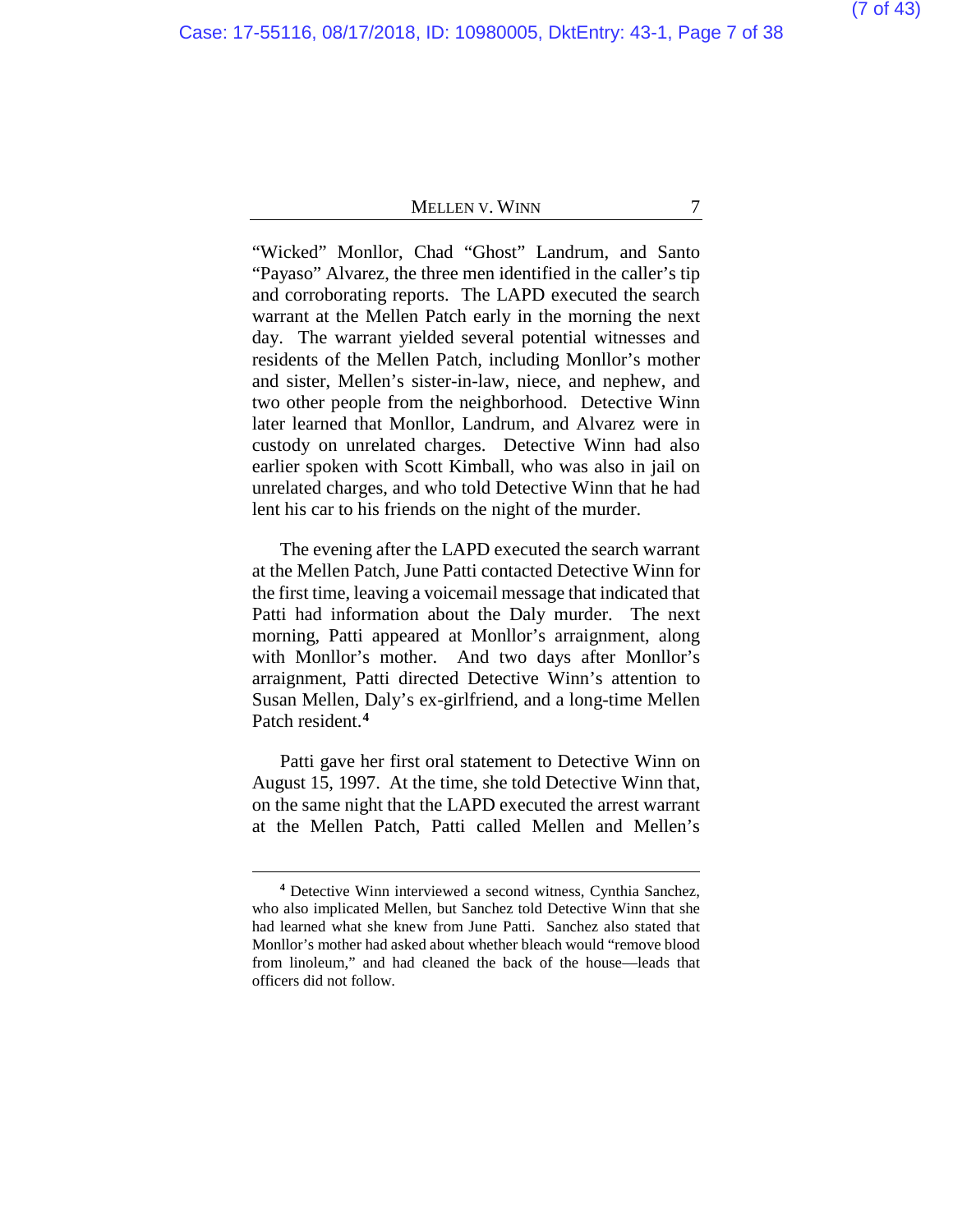boyfriend, Tom Schenkelberg (Tom), to buy "speed." Because Patti was purportedly a paralegal at the courthouse (she was not), and came from a family of police officers, Mellen asked to meet Patti at the motel where Patti was staying to talk about the Daly murder.

It was at the Travelodge motel that Mellen allegedly confessed her involvement in Daly's murder to Patti. Patti said that Mellen told her that she and Tom, with help from Chad Landrum, killed Daly because Daly "kept going in [Mellen's mother's house] and stealing all her things, their speed, their pips [sic]." Patti said that Mellen had told her that Tom and Landrum kicked Daly and taped his mouth shut, that Landrum pulled out a knife and threatened to stab Daly, and that Tom and Landrum set fire to Daly in Mellen's mother's house.**[5](#page-7-0)** Mellen allegedly told Patti that she pulled back Daly's head with his bandana, kicked Daly, and got high while Tom and Landrum beat Daly. Patti also said that a fourth, unnamed person came over from next door to tell Mellen, Tom, and Landrum to be quiet, and that this person was already in custody.**[6](#page-7-1)** Patti said that Mellen and Landrum put Daly in the back of Mellen's car and "dropped him off" in San Pedro because "Tom didn't want to go."

**<sup>5</sup>** Patti also told Detective Winn that Tom and Landrum set fire to the back house of the Mellen Patch that night. In fact, however, the back house was not burned until ten days after police discovered Daly's body.

<span id="page-7-1"></span><span id="page-7-0"></span>**<sup>6</sup>** Patti ended her oral statement to Detective Winn by stating that she had previously helped a Lomita detective named "Marshall" arrest someone named "Trigger" for murder. Neither this statement nor Patti's role as a paid informant was investigated.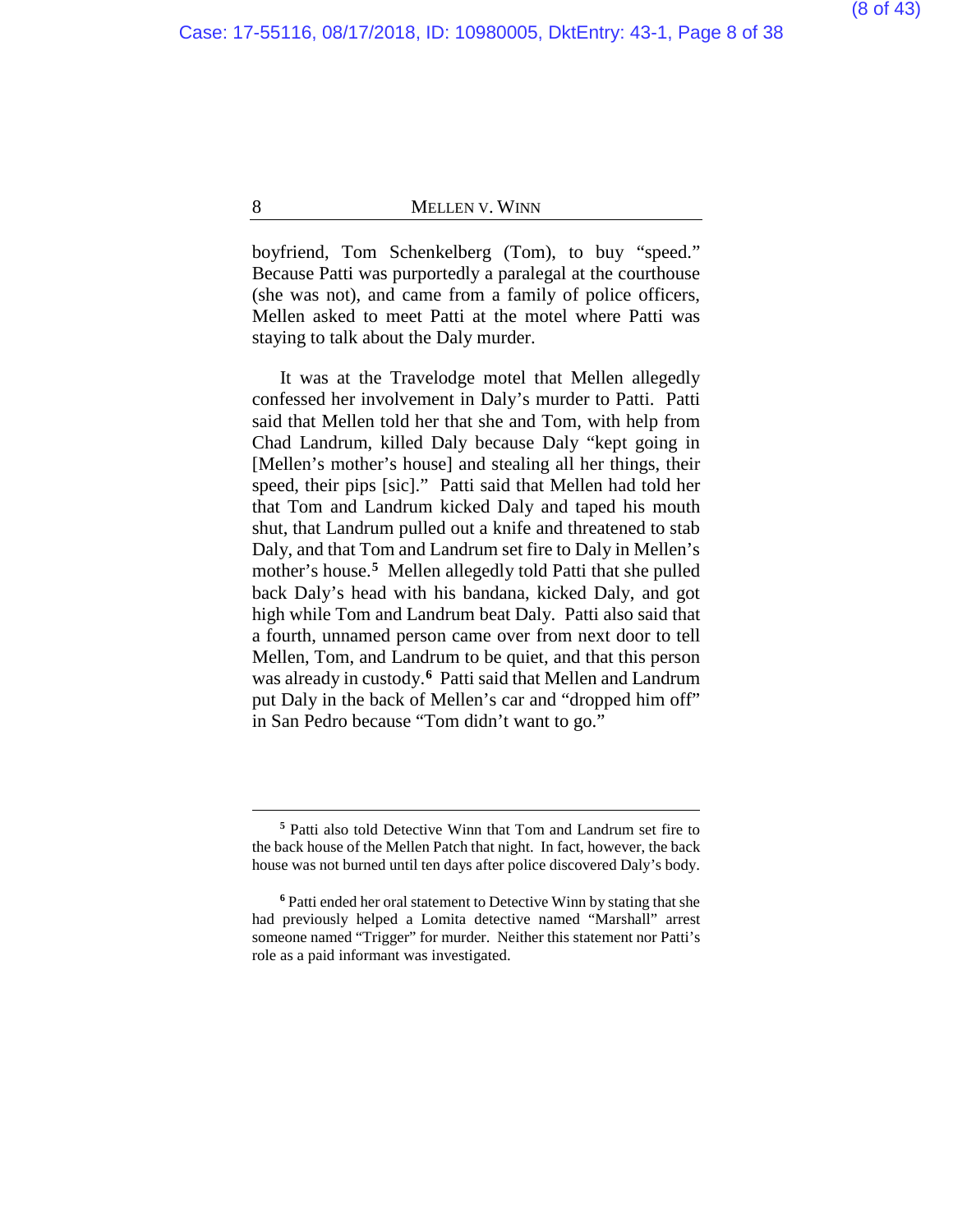At the end of the August 15, 1997 recorded oral statement,**[7](#page-8-0)** Detective Winn prepared a written statement for Patti's signature. The written statement adds more detail to Patti's oral statement, detail that Detective Winn was aware of from the police investigation thus far. Notably, the written statement mentioned that the fourth, unnamed person acted as a lookout for Mellen, Tom, and Landrum. Patti's written statement also added that Landrum set Daly on fire again in San Pedro, and that Patti and Tom had left Daly's body near a trash can in an alley with a chain link fence because "only Mexicans live there and they won[']t say anything"—details that did not come from Patti's oral statement. The written statement also added that Mellen and Landrum dumped the body in San Pedro around "8:30 or 9:00 P.M.," when Patti previously told Detective Winn only that Landrum and Tom started beating Daly "during the daytime."

Relying on Patti's written statement, Detective Winn presented the case against Mellen to district attorney Steven Schreiner, who, in turn, filed one count of first-degree murder against Mellen.**[8](#page-8-1)** Mellen was arrested on August 25, 1997, and in an interview with Detective Winn, insisted that she had nothing to do with Daly's murder. Mellen told Detective Winn that she and Cory Valdez, Daly's thengirlfriend, had learned from a woman named Ginger

**<sup>7</sup>** The transcript of Patti's oral statement is undated. It is therefore unclear whether Patti's defense counsel had the benefit of the transcript at Patti's criminal trial or whether Patti's habeas counsel transcribed the oral statement as part of the habeas proceedings.

<span id="page-8-1"></span><span id="page-8-0"></span>**<sup>8</sup>** The district attorney's office filed separate murder charges against Landrum and Monllor, but never filed charges against Tom or Alvarez. In fact, Alvarez told Innocence Matters investigators that he was never even questioned about the Daly murder.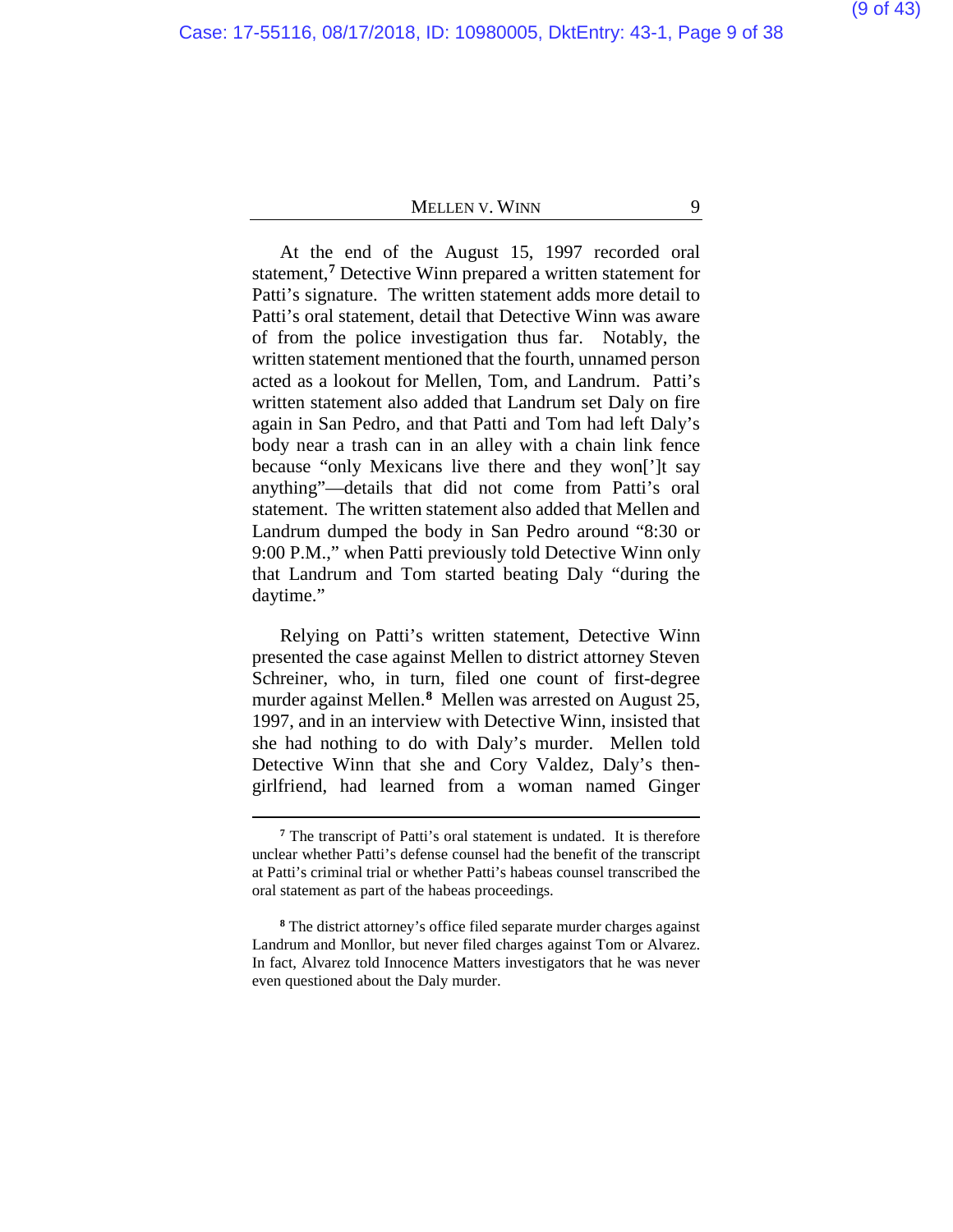Wilborn that Landrum, Monllor, and Alvarez had murdered Daly, and had wrapped his body in a blanket to transport him to San Pedro. Mellen also told Detective Winn that she had returned to the Mellen Patch with her children on the evening of the murder, but that she had stayed in the area for only ten to fifteen minutes. Mellen said that while she was there, she saw Daly alive, and he must have been murdered after she left. Detective Winn told Mellen that she did not believe her.

The preliminary hearing in Mellen's criminal case, where she was charged alongside co-defendants Monllor and Landrum, took place on November 13, 1997. Mellen was represented by Lewis Notrica, a private family law attorney whom Mellen had previously asked to handle her divorce. The government was represented by Valerie Rose, a deputy district attorney who had prosecuted cases since 1991.

Patti testified at the preliminary hearing. She again said that Mellen had confessed her involvement in Daly's murder to Patti at the Travelodge motel, reiterating that Mellen and Tom recruited Landrum from next door to beat up Daly for stealing Mellen's things. This time, however, when defense counsel questioned Patti about the involvement of a fourth person, Patti insisted that the fourth person had only banged on the window and said "shut the fuck up," but otherwise had nothing to do with the murder. When defense counsel pressed Patti about the inconsistencies between her written statement and her preliminary hearing testimony as to this fourth person, Patti said that Detective Winn made up the details of the story. Patti testified that she told Detective Winn that she was "not signing" the written statement because Detective Winn "wrote something to the [effect] that the person in jail was a lookout" when that was not true. Patti also testified that Detective Winn told her that "the person was in jail and she wanted him to be blamed for it,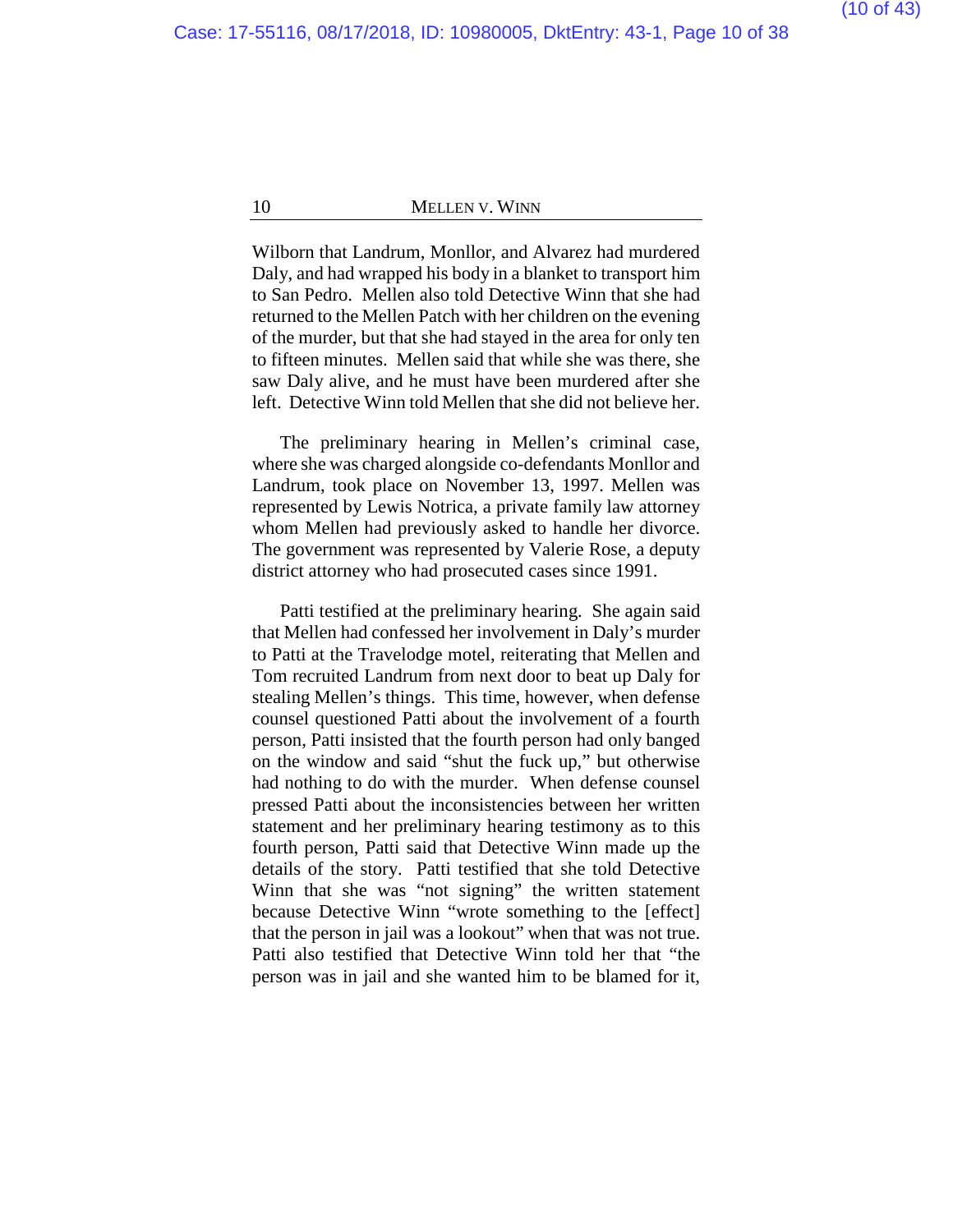# (11 of 43)

### MELLEN V. WINN 11

and he didn't do it, and he wasn't around when it happened." Patti said that Detective Winn was "pissed off" when Patti told her "four or five times" that the written statement did not reflect what Mellen had said, but Patti ultimately signed it because she was pressed to get to the airport.

This is the most notable inconsistency between Patti's earlier oral and written statements and her preliminary hearing testimony, but there are others. In her oral statement, Patti said that she called Mellen to buy speed, and that the "motel receipt" would show the phone number to which the call had been placed. Patti initially testified that she had "dial privileges" from her room, but when pressed by Mellen's counsel about how she paid for the phone call, Patti changed her story: "Actually," she testified, "we didn't call from the room. We called from downstairs at the pay phone, because it was a pager, and my dad paid for the calls and I didn't want him to find out I was paging people for speed." And for the first time at the preliminary hearing, Patti testified that she was on speed the night that she talked to Mellen at the hotel.Patti's preliminary hearing testimony did not mention whether anyone else had been present with her at the hotel, whether Daly's attackers had used a hammer or a knife, or any other detail about how they had allegedly kept Daly quiet or transported his body to San Pedro.

# B. Pre-Trial Matters

As Mellen's case approached trial in May 1998, several events, in addition to the alleged telephone call between Laura Patti and Detective Winn, shed further light on Patti's unreliability as the star government witness.

In a letter dated February 25, 1998, Patti wrote to District Attorney Rose explaining that she could not return to California to testify at Mellen's murder trial because Patti's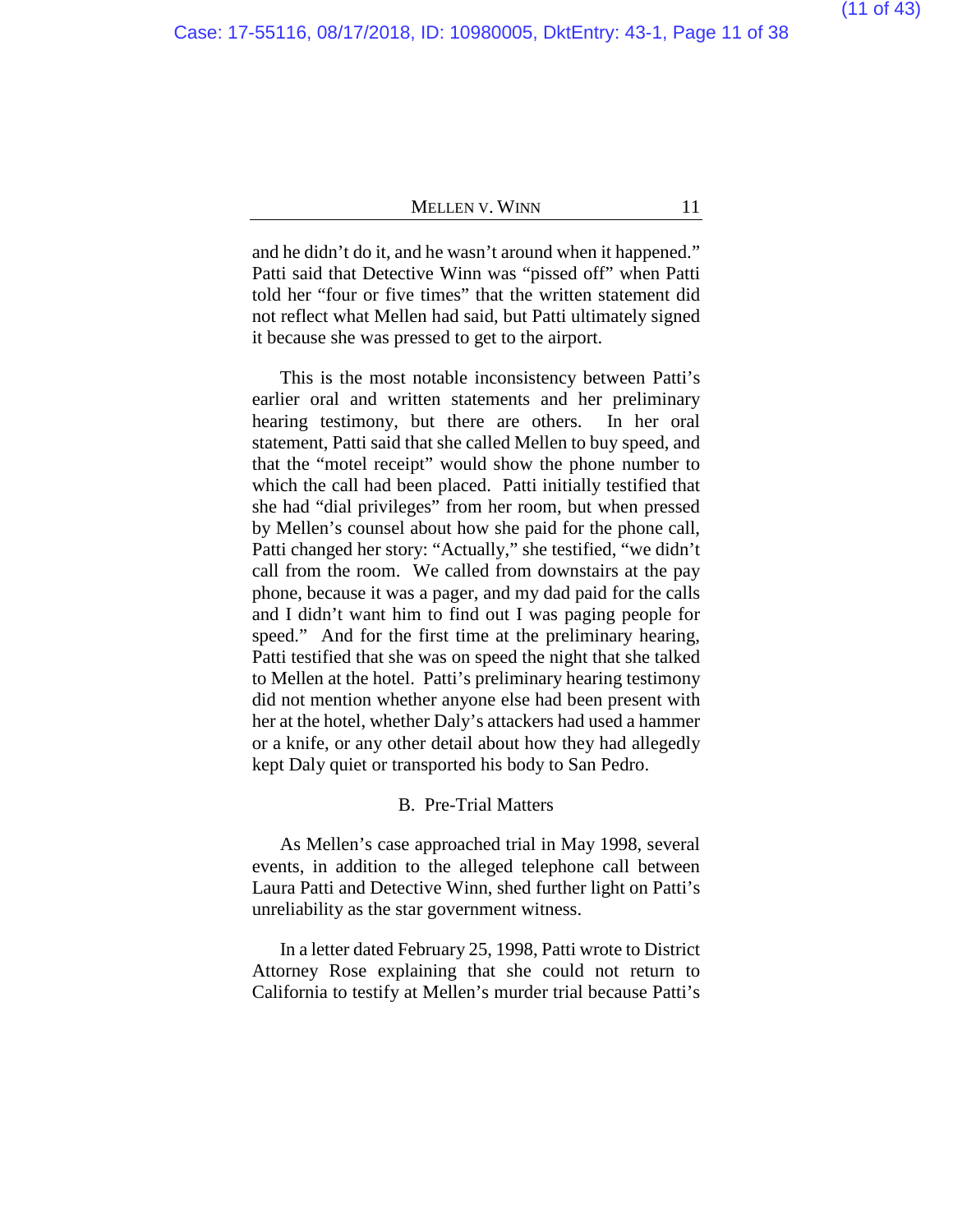sister, Laura, had threatened to arrest her. Patti sent the letter to the prosecutor while living with her boyfriend in Washington State. In the letter, Patti said that she was writing to notify District Attorney Rose that she had outstanding warrants for traffic tickets and for an incident where she used her "sister Serina Patti [sic] name after [she] hit a women's car in a [sic] accident." Patti said that her sister, Laura, a Torrance police officer, had warned Patti that if she returned to California she would be arrested on those warrants. Patti also recounted numerous incidents where she had lied to police to evade arrest warrants, had impersonated her sister, Serina Patti, and had otherwise interacted with law enforcement. She asked the district attorney to "contact the Torrance D.A." to get the ticket "dismissed in the interest of justice."

The district court found that Patti's February 1998 letter was placed in the "murder book," a dossier that was supposed to contain all of the investigatory information about the Daly murder and which was turned over to defense counsel on October 1, 1997. But the record demonstrates that the district attorney's office received Patti's letter after the murder book had already been turned over to the defense, and it is not clear from the record that defense counsel had access to the letter. District Attorney Rose's own declaration suggests that she would not have turned over the letter because she was "unaware of any legal authority which provided that sibling rivalry . . . was *Brady* evidence."

Rose replied to Patti's letter on April 16, 1998, two and a half weeks before Mellen's criminal trial would start on May 4, 1998, in a letter intended "to memorialize [a] telephone conversation regarding [Patti's February 1998] letter." It advised "[n]either your sister nor any other officer can serve you or arrest you for anything that happened in this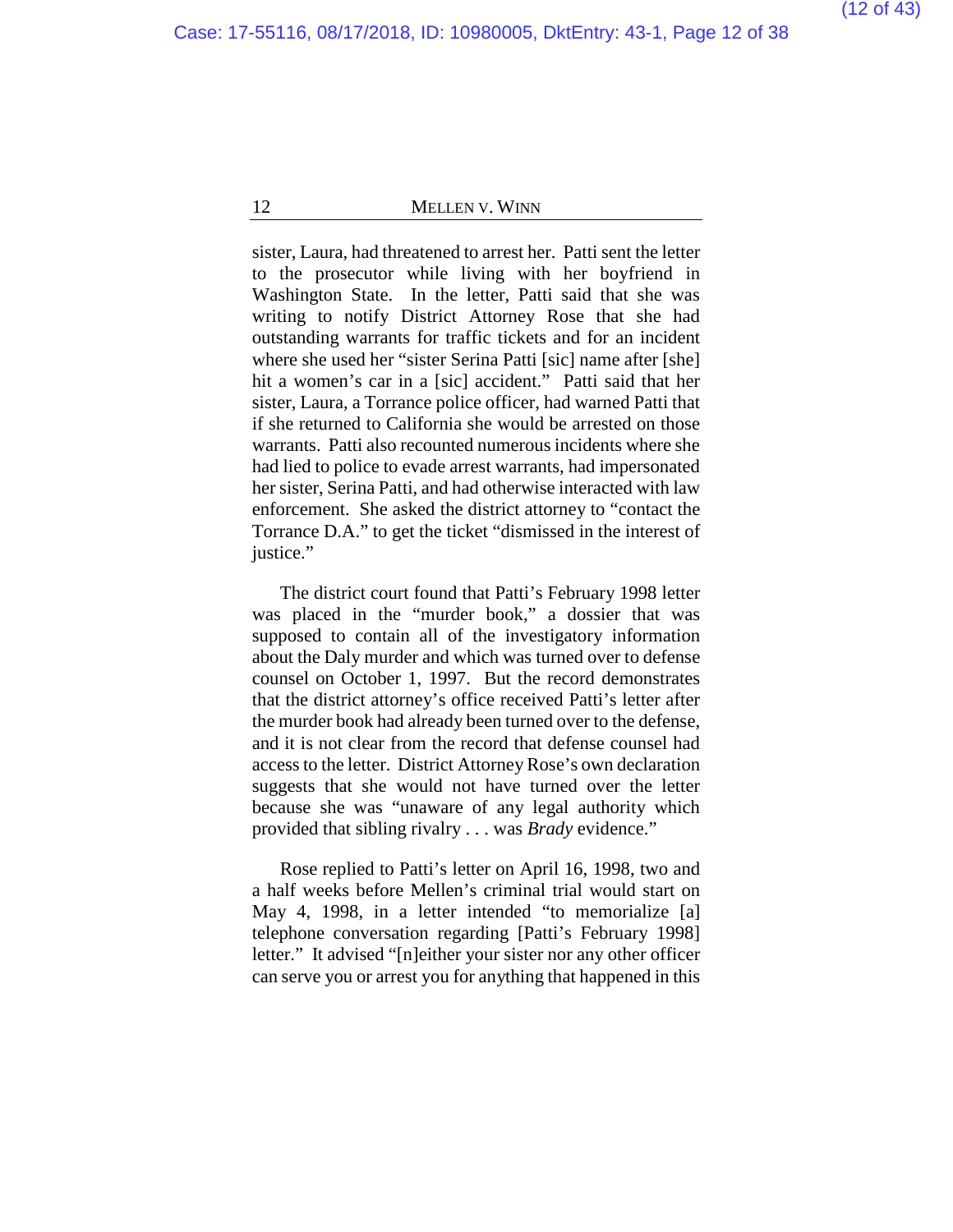state prior to the date that you came into . . . the state in order to comply with the subpoena." The letter then concluded, "I will send a copy of this letter to your sister, as well as to the defense attorneys on the criminal case of *People v. Monllor, Mellen & Landrum*."

Patti's credibility was also at issue in a hearing on the morning before trial, where the parties argued pending motions in limine. District Attorney Rose asserted that it would be inappropriate "to ask about [Patti's] arrests and a misdemeanor." Patti had two prior misdemeanor convictions for forgery and for harassment of her sister Laura, and Patti had numerous prior arrests for drug-related charges. The trial court opined that Patti's prior "misdemeanor conviction[s]" and arrests were "not admissible," and Notrica, Mellen's defense counsel, replied "I [have] no quarrel with that."

Rose then discussed Patti's testimony that she had stabbed Mellen's prior boyfriend because he had grabbed her breast, and an allegation that Patti had stolen Mellen's brother's vehicle because Mellen's brother killed one of Patti's dogs. As to the first incident, Notrica replied, "I don't even know where I got the information." When the trial court asked whether Notrica intended to use the information at trial, he said "no." As to the second incident, Notrica said, "I don't have [Mellen's brother] under subpoena," so "[testimony about] it is not going to happen."

The parties also discussed whether Patti was a paid informant. Notrica had suggested to the district attorney that Patti might be a paid informant because she "appears to have a lot of arrests, but no convictions." In reply, district attorney Rose said that she had "no knowledge of such," and she argued that raising Patti's potential role as a paid informant would be "inappropriate" at trial. At the time,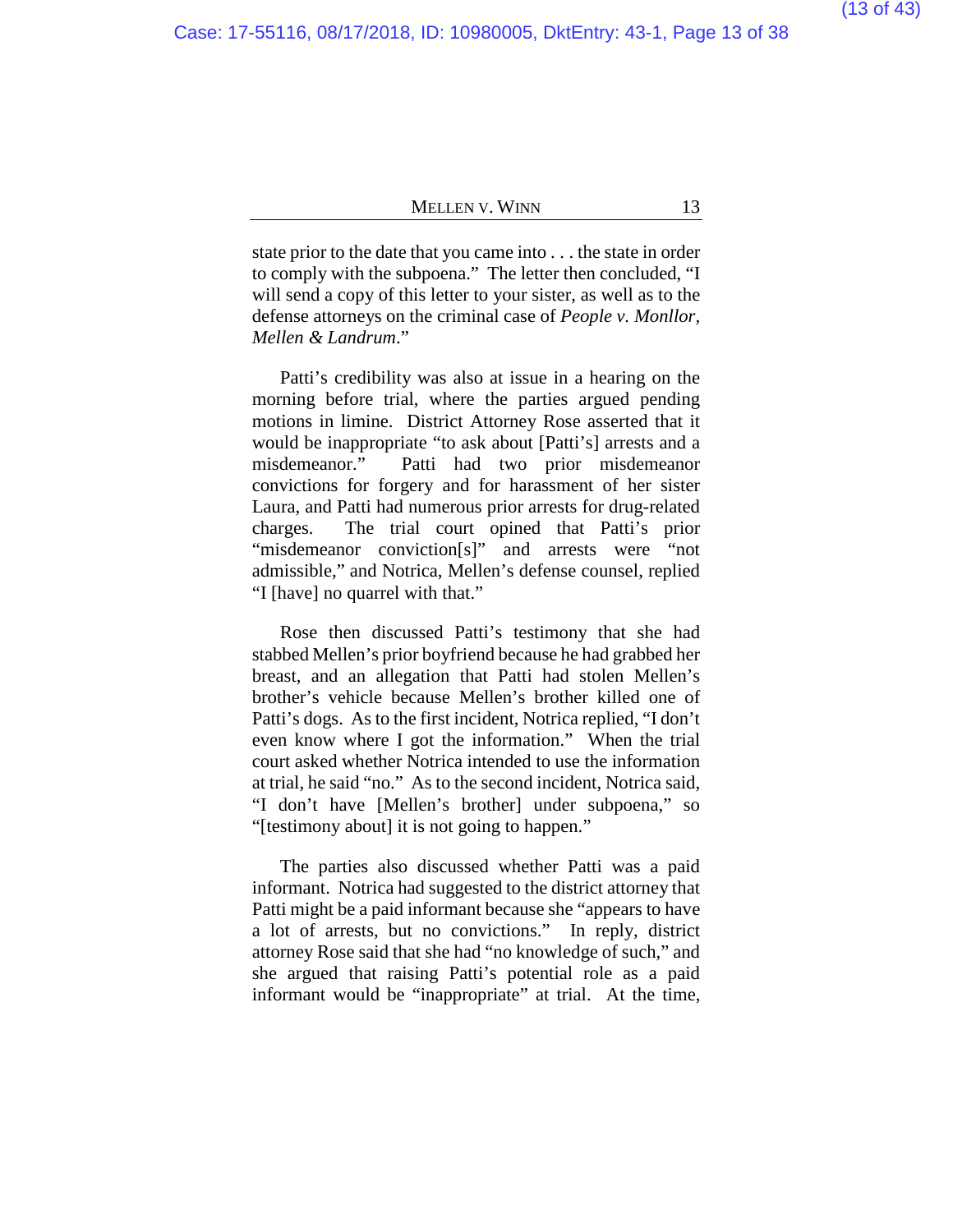Patti had, in fact, enrolled as a paid informant with the El Segundo and Redondo Beach police departments, and the Torrance Police Department deemed Patti an "unreliable informant" in 1993 for providing exaggerated and untruthful information to law-enforcement officers. The court, however, agreed with the prosecutor, concluding that "absent some good faith basis," it would not be "appropriate" for the defense to ask whether Patti had worked as a paid informant. The case then proceeded to trial.

#### C. The Trial

Opening statements began on May 4, 1998. There, the prosecution offered its theory of the case, which relied entirely on June Patti's preliminary hearing testimony. The prosecution suggested that, on the night of Daly's murder, Mellen instructed Tom and Landrum to kill Daly, who had previously dated Mellen, because Daly had stolen from Mellen's mother's house. The district attorney stated that Mellen and Tom had returned to Mellen's mother's abandoned house on the night of the murder and found Daly sleeping there. This allegedly made Tom angry and led him to convince a neighbor, Landrum, to help beat up Daly in exchange for a "quarter ounce of speed." The district attorney told the jury that Mellen gagged and kicked Daly, and, after he was set on fire, drove his body to San Pedro and dumped it in an alley.

Patti took the witness stand on May 6, 1998. At trial, Patti changed her testimony significantly from her preliminary hearing testimony, offering an entirely new motive for Daly's murder and details that she had never before offered to anyone. Patti testified that, on that night at the Travelodge motel, Mellen confessed that she had been giving oral sex to Daly when Tom "kind of caught her with her pants down." Patti testified that Daly and Mellen had a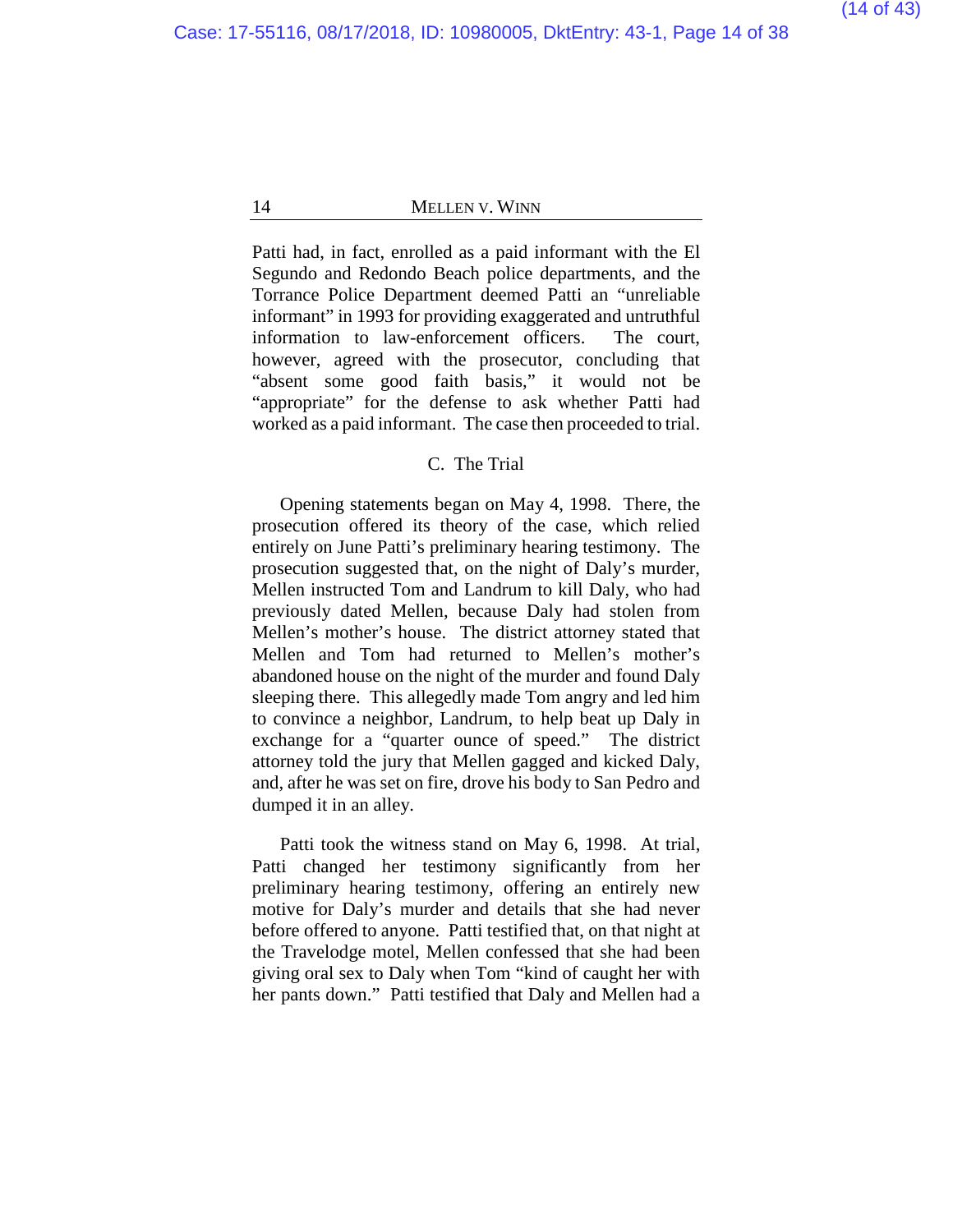child together and that Mellen "loved" Daly even though Daly had been stealing from Mellen, and Mellen had started a new relationship with Tom. She testified that Tom became angry when he figured out what had happened, and started beating Daly on the head with a hammer that Tom had taken from Daly's bicycle.

Patti then testified that "somebody from next-door" (Landrum) came over to help Tom beat up Daly. Tom allegedly convinced Landrum to help him beat up Daly and Mellen in exchange for "a quarter ounce of dope." Patti testified that Tom left, and Landrum continued to beat up Daly. When Tom returned, Mellen gagged Daly with his own bandana by stuffing it down his throat and supergluing and taping his mouth shut. Patti said that, after hearing Mellen's confession, she avowed to tell her sister, who was a Torrance police officer.

At the end of Patti's direct examination and, evidently recognizing that Patti's testimony contradicted much of her prior testimony—and the prosecution's opening statement— Rose prompted Patti to admit that she had not told the whole truth at the preliminary hearing. Patti said that she lied at the preliminary hearing because, she said, "I don't want Susie [Mellen] to go to jail." Patti also admitted that she had never previously told anyone that Mellen had given Daly oral sex on the night of the murder:

- Q. Did you indicate anything about the motivation behind the killing, Tom walking in on this sexual act?
- A. Did I tell anybody about that before? Absolutely not. It was something she told me in private.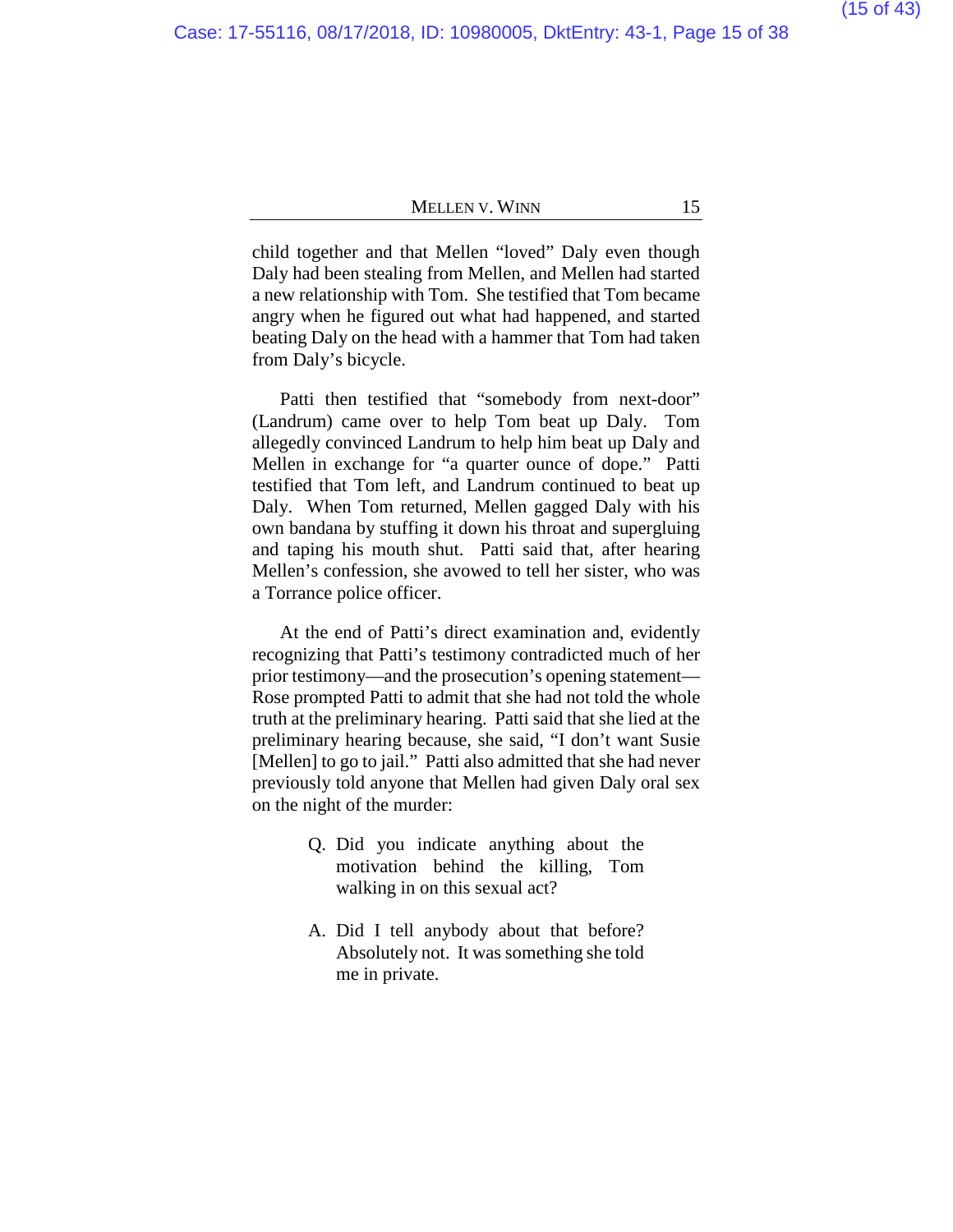Case: 17-55116, 08/17/2018, ID: 10980005, DktEntry: 43-1, Page 16 of 38

### 16 MELLEN V. WINN

The prosecutor later returned to this topic:

- Q. Why, today, are you telling us this additional information regarding motive, regarding the additional activity?
- A. Because since I have been here for the last two days, I heard that Susan [Mellen] has had people come and try to lie against my character; and one of her brothers, which I don't know, said he killed a dog of mine.

That is the law. If she is going to lie against me, I am going to tell the truth of what she said.

The prosecutor also asked Patti about the super glue, another fact that Patti had never previously disclosed:

- Q. You had indicated was there any changes in your testimony regarding the movement of the body or the movement of Rick [Daly] to San Pedro?
- A. No.
- Q. Now, you had indicated something about the super glue on the mouth.
- A. Yes.
- Q. Was she did she do that or did [Landrum] do that, or did they both do it together?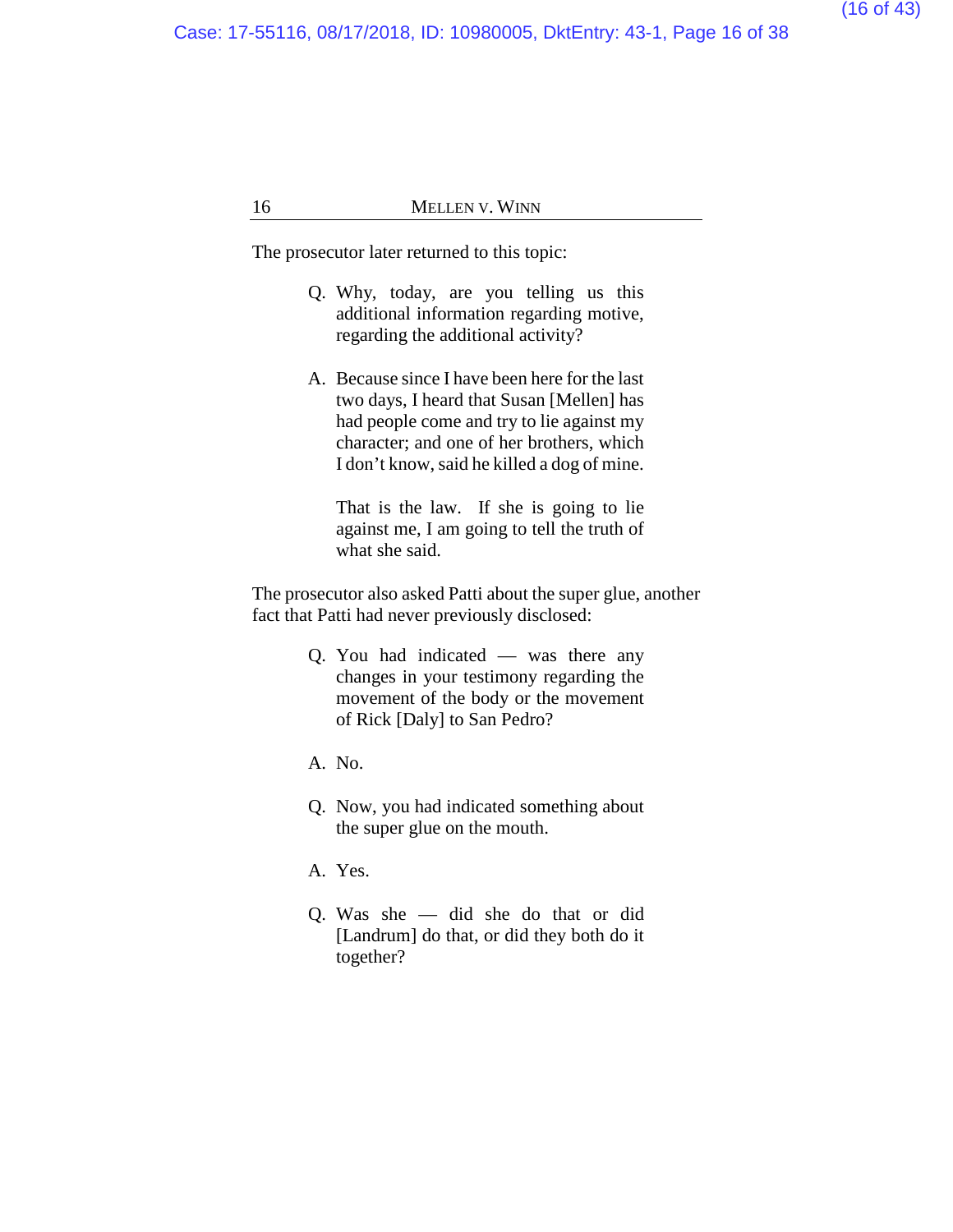Case: 17-55116, 08/17/2018, ID: 10980005, DktEntry: 43-1, Page 17 of 38

# MELLEN V. WINN 17

A. She did that.

After this questioning, Mellen's counsel cross-examined Patti. Notrica pointed out that Patti's testimony was inconsistent with her testimony at the preliminary hearing:

- Q. You have gone out of your way to embellish your testimony, haven't you?
- A. No, I have not.
- Q. Well, you were under oath when you testified in November of 1997, weren't you?
- A. I told the truth. I just didn't tell the complete truth.
- Q. You hid some facts from Ms. Mellen, as well as her counsel.
- A. No, I hid the facts from the police that Ms. Mellen had told me because I didn't want to crucify her.
- . . .
- Q. Ms. Patti, you said that Susan [Mellen] and Rick [Daly] were engaged in a sex act in their house when Tom walked in.
- A. That is what she told me.
- Q. You never testified to that before, though.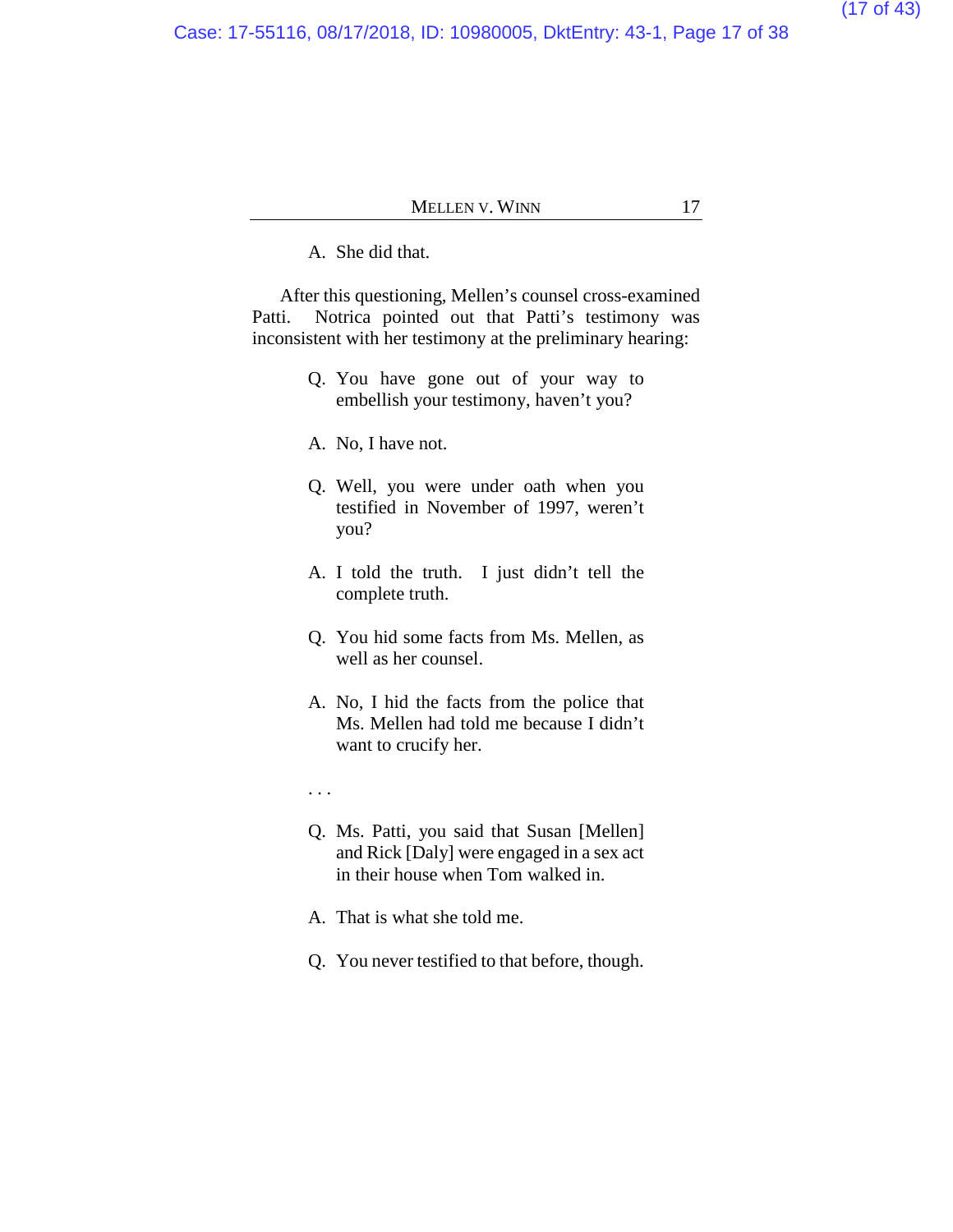A. I didn't want people to know she was a cock-sucker. No, I did not. It was a private conversation between her and I.

Notrica also pointed out that Patti had not told the police the fact about the "super glue." On cross-examination, the defense asked:

- Q. Are we getting the whole truth today?
- A. Probably not because I don't want to crucify her. I told you what you need to know.

The day after cross-examination, the prosecution reopened Patti's direct examination. Patti then testified that she saw Mellen driving Kimball's green BMW away from the Travelodge motel on August 13, 1997. She further testified that Mellen had told her that she used Kimball's car to drive Daly's body to San Pedro. When the prosecutor asked Patti why she had not offered this testimony the day before during her first direct examination, Patti said, "I wasn't asked." During her second cross-examination, Patti admitted that she had "never discussed" Mellen driving Kimball's car "with anybody until yesterday."

Detective Winn took the stand days after Patti's testimony. Detective Winn admitted that Patti had not mentioned the "sexual contact" between Mellen and Daly until the other day in court.

The only other rebuttal of Patti came from Mellen herself. Mellen testified that Patti was "a lier [sic]," "a snitch," "a thief," and "something I would never want to call my friend." Mellen testified that Patti had called her at 2 A.M. one morning at the beginning of August, but that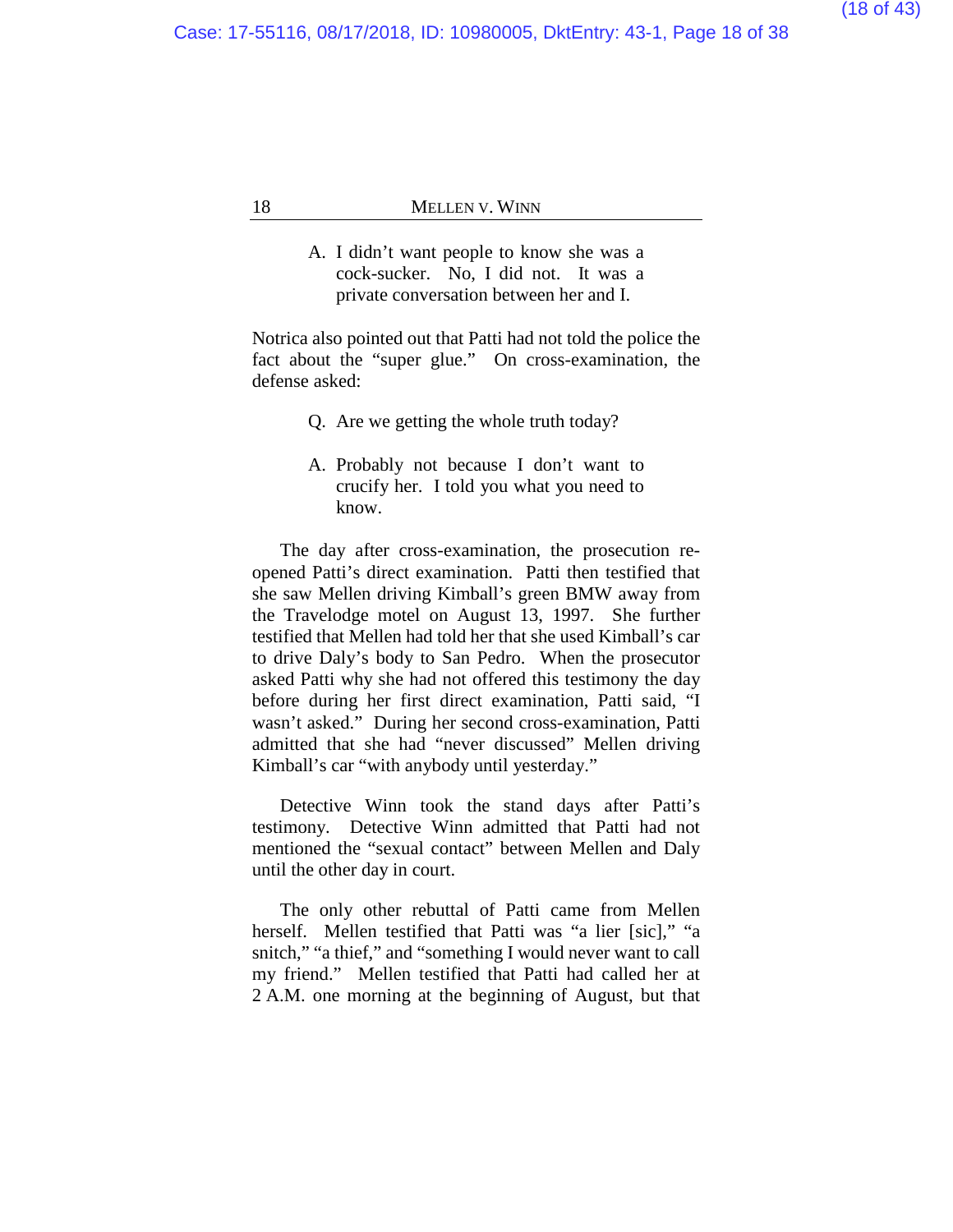Mellen had told her "don't call back here" and had hung up without finding out why Patti had called. Mellen also stated that she never went to the Travelodge motel to meet Patti.

At closing argument, defense counsel argued that Patti was a liar and framed the trial as a contest between the credibility of June Patti and Susan Mellen. He said:

> But what she said was full of misstatements, and she said them under oath. And she was quick to tell this court, this jury, that: when I testified the first time, I didn't tell the whole truth.

> Why didn't she tell the whole truth? Well, I was trying — I felt sorry for Susan. Well, what she said was enough to, quote, hang her anyway. So she came back the second time and the next day which is the third time and embellished her statement.

> Now, she is telling the whole truth. She had to get everything out. Why couldn't she get everything out the first time when we had a chance to cross-examine her. I can't answer that question. I'm just saying I believe she lied for whatever reason and she lied so well that Ms. Mellen was arrested for homicide.

. . .

So the issues are simple. I submit, respectfully, that it's between June Patti and Susan Mellen.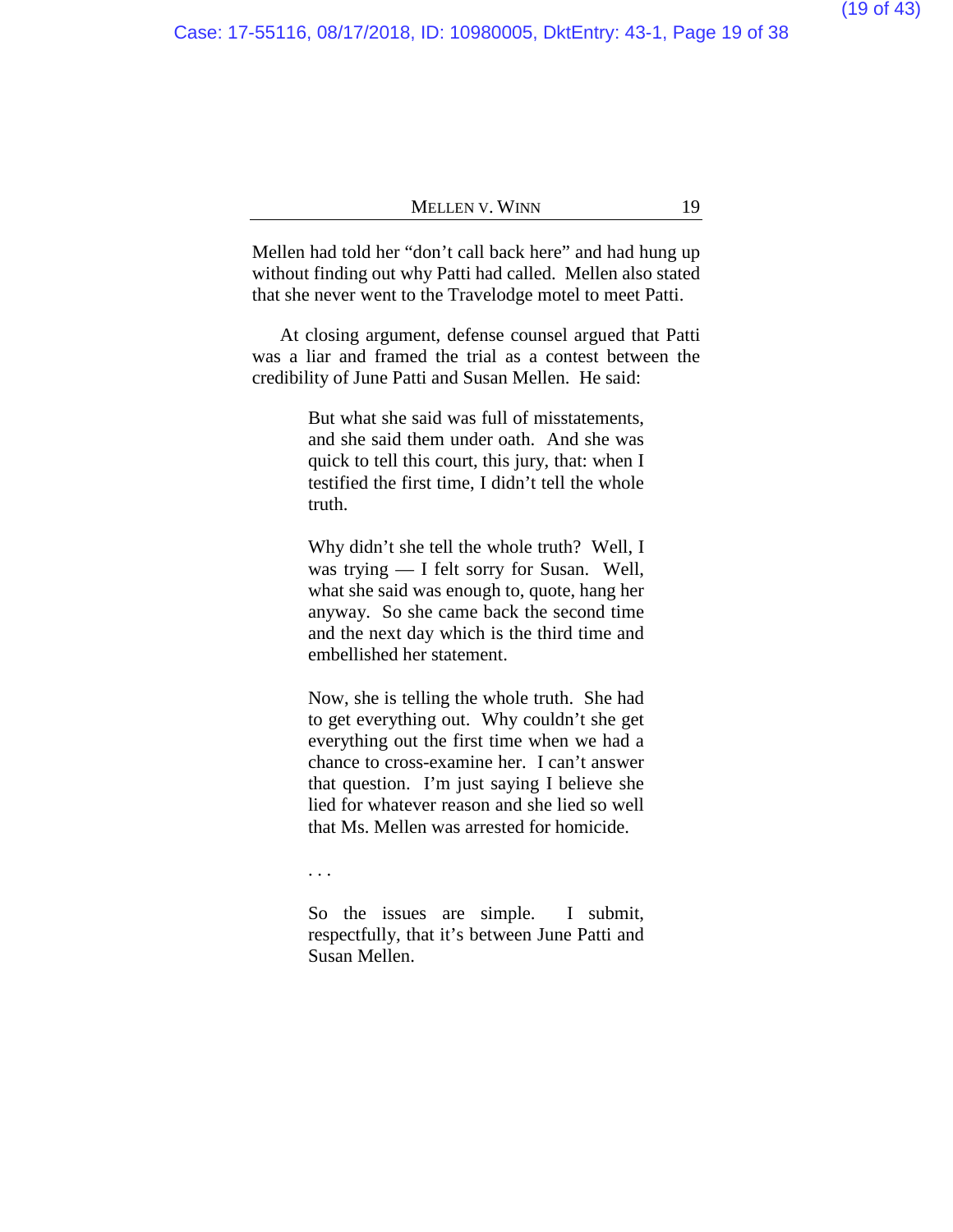The jury returned a guilty verdict, and the judge sentenced Mellen to life imprisonment without the possibility of parole on June 5, 1998. Speaking at her sentencing hearing, Mellen said, "I don't understand why I'm being put in the fire, why this woman lied and told the things that she said that are so evil. I'm totally innocent. . . . With God's hands upon me now, I'm innocent."

# D. Habeas Proceedings

Nearly two decades later, Mellen's case came to the attention of Innocence Matters, a non-profit legal organization whose mission is to secure habeas relief for people with valid innocence claims. As part of its investigation, Innocence Matters spoke with Laura Patti, who told them that she had spoken with Detective Winn in advance of Mellen's trial and had then shared her belief that her sister was not to be trusted. Laura also admitted that she had never been present for one of her sister's lies to law enforcement, and had no personal information about whether her sister lied as part of the Daly murder investigation. And she offered her own belief that Detective Winn reasonably relied on June Patti's statements because, she remembered, Detective Winn had told her that her sister offered details about the murder that were not publicly available. After Innocence Matters contacted her, Laura called Detective Winn to let her know that she had been contacted as part of Mellen's habeas proceedings.

In addition to speaking with Laura Patti, Innocence Matters contacted numerous others close to the investigation, including Chad Landrum and Santo Alvarez, who confessed to the murder and said that Mellen had nothing to do with it. Armed with this information and testimony from other witnesses, Innocence Matters filed a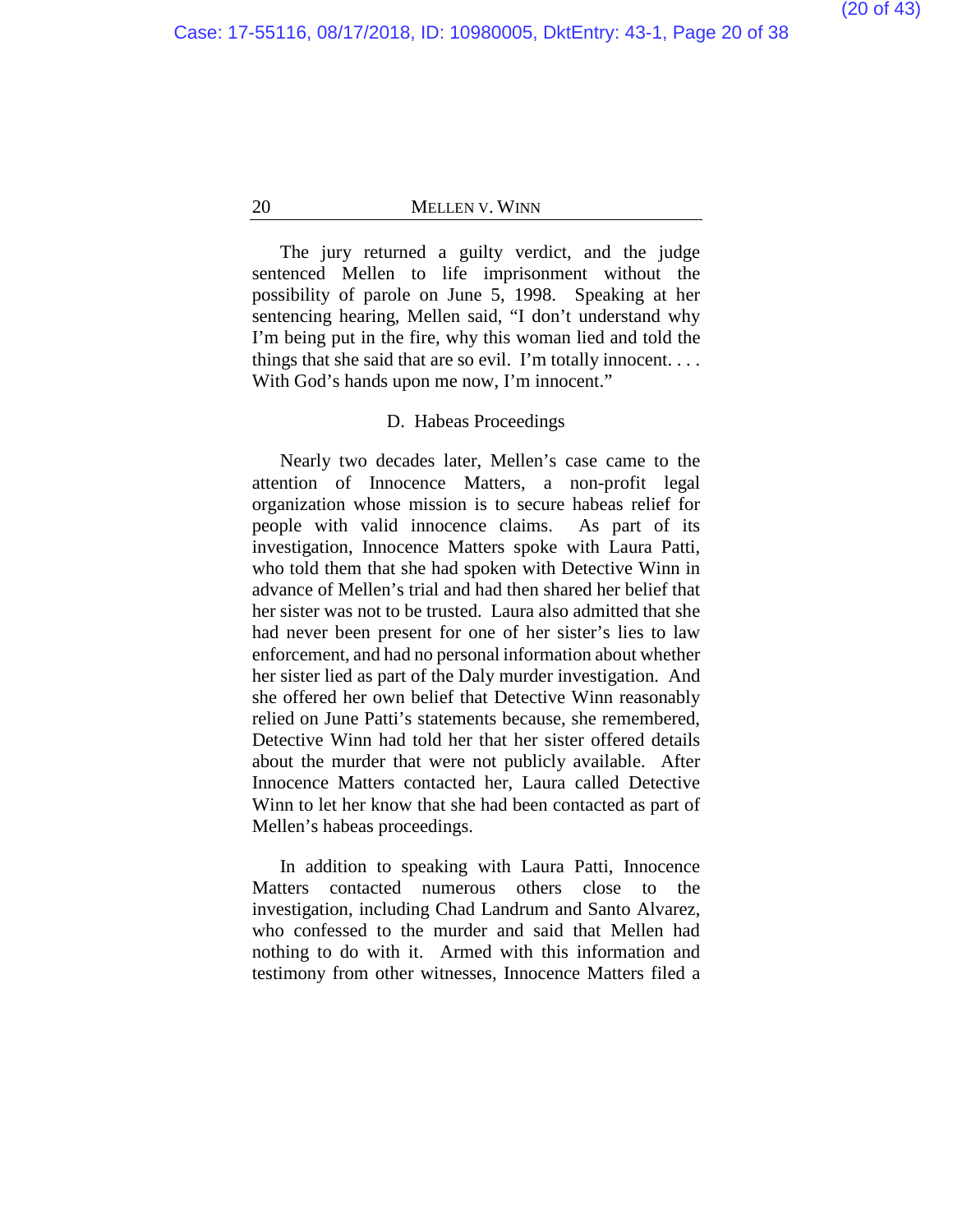habeas petition on Mellen's behalf, which the state court granted in October 2014.

#### **II.**

We now review this evidence to determine whether Detective Winn violated *Brady*/*Giglio* by failing to disclose Laura's statements that her sister, June Patti, was "the biggest liar" that she had "ever met," and that she did not "believe anything [Patti] says."

### A. *Brady*/*Giglio* Violation

The elements of a civil *Brady*/*Giglio* claim against a police officer are: (1) the officer suppressed evidence that was favorable to the accused from the prosecutor and the defense, (2) the suppression harmed the accused, and (3) the officer "acted with deliberate indifference to or reckless disregard for an accused's rights or for the truth in withholding evidence from prosecutors." *Tennison v. City & Cty. of San Francisco*, 570 F.3d 1078, 1087, 1089 (9th Cir. 2009). Although Detective Winn now disputes that she spoke with Laura Patti before Mellen's trial, she concedes that, if the conversation took place, Laura's statements were favorable to Mellen, and were never shared with the prosecutor or the defense. The only questions the parties debate are whether Laura's statements were material and whether Detective Winn was deliberately indifferent not to disclose them. *See Youngblood v. West Virginia*, 547 U.S. 867, 869–70 (2006) (per curiam) ("*Brady* suppression occurs when the government fails to turn over even evidence that is known only to police investigators and not to the prosecutor." (citation and quotation marks omitted)); *United States v. Bagley*, 473 U.S. 667, 676 (1985) ("Impeachment evidence . . . as well as exculpatory evidence, falls within the *Brady* rule.").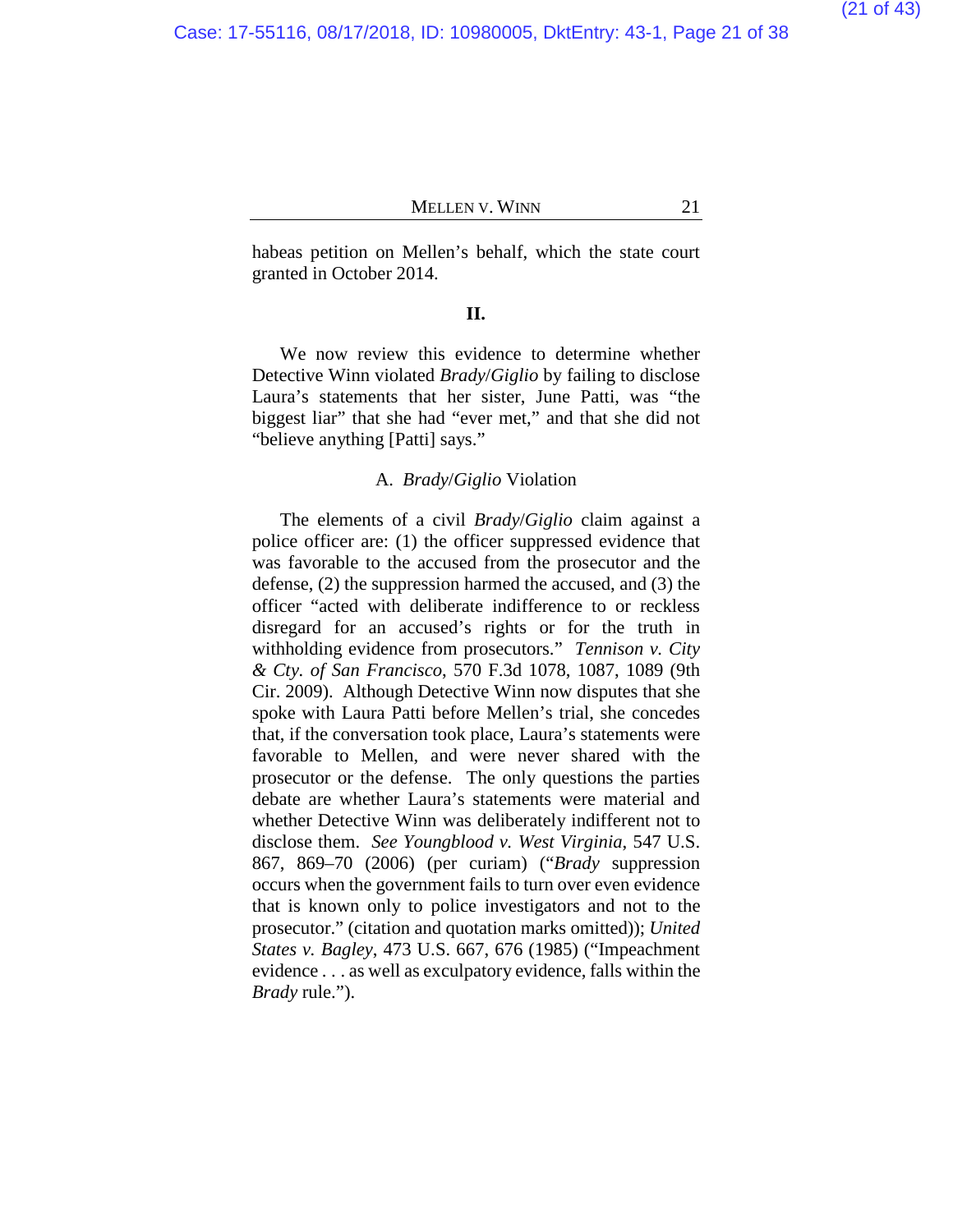$\overline{a}$ 

### 22 **MELLEN V. WINN**

### 1. Materiality

We conclude that Laura's statement was material *Brady*  evidence as a matter of law. Suppressed evidence is material if "the favorable evidence could reasonably be taken to put the whole case in such a different light as to undermine confidence in the verdict." *Kyles v. Whitley*, 514 U.S. 419, 435 (1995). We have recognized that "[i]mpeachment evidence is especially likely to be material when it impugns the testimony of a witness who is critical to the prosecution's case." *Silva v. Brown*, 416 F.3d 980, 987 (9th Cir. 2005) (collecting cases). Indeed, we have concluded that "[t]he recurrent theme . . . is that where the prosecution fails to disclose evidence . . . that would be valuable in impeaching a witness whose testimony is central to the prosecution's case, it violates the due process rights of the accused and undermines confidence in the outcome of the trial." *Horton v. Mayle*, 408 F.3d 570, 581 (9th Cir. 2005).

No one disputes here that June Patti's testimony was crucial to the district attorney's prosecution of Mellen for murder. Although the government offered ten witnesses in its case-in-chief,**[9](#page-21-0)** the prosecutor recognized even at the time that "the bulk of the evidence" in the government's case

<span id="page-21-0"></span>**<sup>9</sup>** The witnesses were (1) Jeremy Duncan, (2) June Patti, (3) Ogbonna Chinwaah, (4) Robert Marti, (5) Kenneth Whitehead, (6) Erin Riley, (7) Robert Monson, (8) Felicia Mena, (9) Talbot Terrell, and (10) Marcella Winn. Chinwaah was a deputy medical examiner in the county coroner's office; Riley and Monson were criminalists with the LAPD's serology unit; Duncan, Marti, Whitehead, Terrell, and Winn were homicide detectives and police officers; and Mena testified that on the night of the murder she observed Landrum, accompanied by unknown individuals, drive away from the Mellen Patch in Scott Kimball's BMW, carrying a heavy load in the trunk, and return about an hour later, without the heavy load, accompanied by one other man.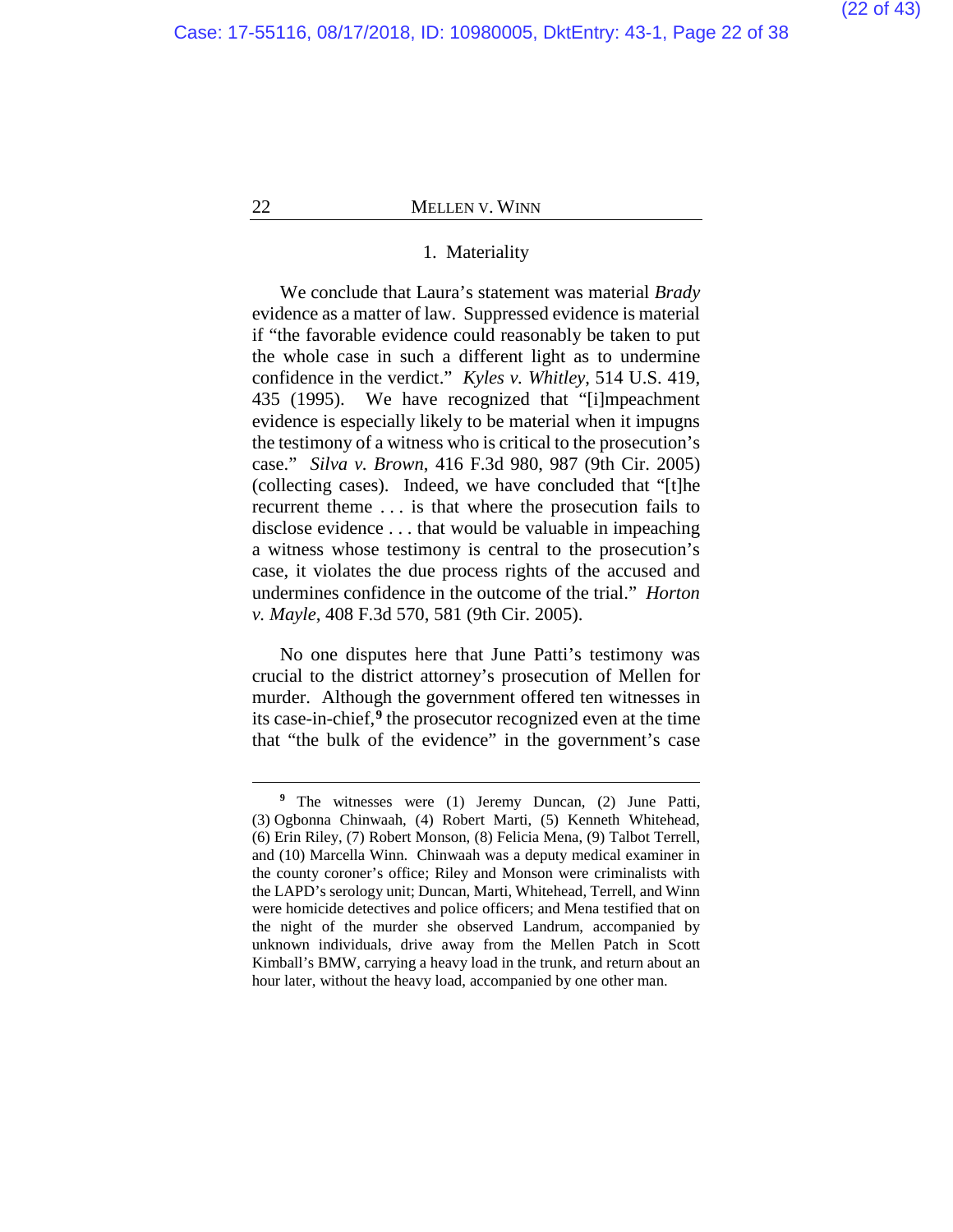would come from "a conversation between [Mellen] and a People's witness by the name of June Patti."The district attorney's word about the "likely damage" of the suppressed evidence is particularly strong evidence that the testimony was material. *Kyles*, 514 U.S. at 444; *see Silva*, 416 F.3d at 990 ("The prosecutor's actions can speak as loud as his words."). And the prosecutor's assessment has been confirmed many times over. In habeas proceedings, the state court observed that Patti's testimony was "the only evidence of Ms. Mellen's involvement in this crime." And at oral argument in this appeal, Detective Winn conceded that, without Patti's trial testimony, there "would not have been a conviction." Oral Argument at 13:00 ("We're not disputing the fact that her testimony is probably responsible for the conviction.").

The issue of Patti's credibility is made all the more important because Patti testified to what amounted to a confession, to which she claimed to be the only witness. As the Supreme Court has noted, "A confession is like no other evidence. Indeed, 'the defendant's own confession is probably the most probative and damaging evidence that can be admitted against him.'" *Arizona v. Fulminante*, 499 U.S. 279, 296 (1991) (quoting *Bruton v. United States*, 391 U.S. 123, 139 (1968) (White, J., dissenting)). Patti provided the only "direct" evidence that connected Mellen to the crime. No fingerprints, DNA evidence, or eyewitness testimony placed Mellen at the scene. And because Patti and Mellen were the only people in the room at the time of the alleged confession, the trial turned, as Mellen's defense counsel put it at closing argument, on a decision between Patti's word and Mellen's.

Detective Winn nonetheless contends that Laura's statements were not material because Mellen's defense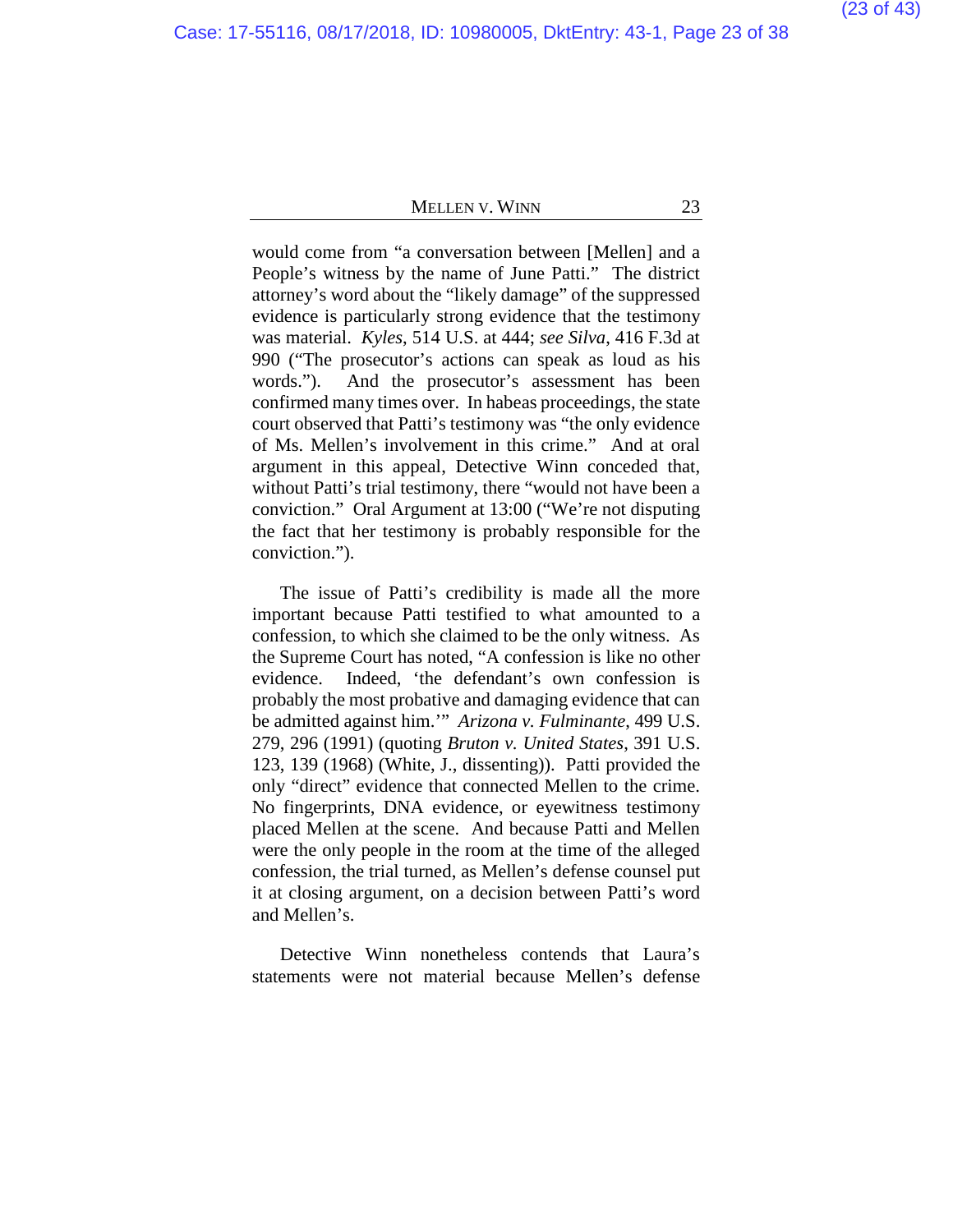counsel had access to other more probative evidence of Patti's credibility. But we have rejected this argument before. "[T]he government cannot satisfy its *Brady*  obligation to disclose exculpatory evidence by making some evidence available and claiming the rest would be cumulative. Rather, the government is obligated to disclose *all* material information casting a shadow on a government witness's credibility." *Carriger v. Stewart*, 132 F.3d 463, 481–82 (9th Cir. 1997) (en banc) (citation and internal quotation marks omitted) (emphasis in original). "[A] defendant's conviction in spite of his attempt at impeaching a key government witness demonstrates only the inadequacy of the impeachment material *actually presented*, not that of the suppressed impeachment material; in light of the failure of the impeachment attempt at trial, the suppressed impeachment material may 'take[] on an even greater importance.'" *Silva*, 416 F.3d at 989 (quoting *Benn v. Lambert*, 283 F.3d 1040, 1055 (9th Cir. 2002)) (alteration in *Silva*).

The undisclosed statements were not cumulative of the other impeachment evidence presented at trial; they were of a different kind. *See United States v. Collicott*, 92 F.3d 973, 980 n.5 (9th Cir. 1996) (listing five types of impeachment evidence); *see also Gonzalez v. Wong*, 667 F.3d 965, 984 (9th Cir. 2011) ("Where the withheld evidence opens up new avenues for impeachment, it can be argued that it is still material."). The possibility for the defense to use statements from Laura—an immediate family member, a police officer, and a source unaffiliated with the drug culture of which both Mellen and Patti were a part—"would have provided the defense with a new and different ground of impeachment." *Benn*, 283 F.3d at 1056.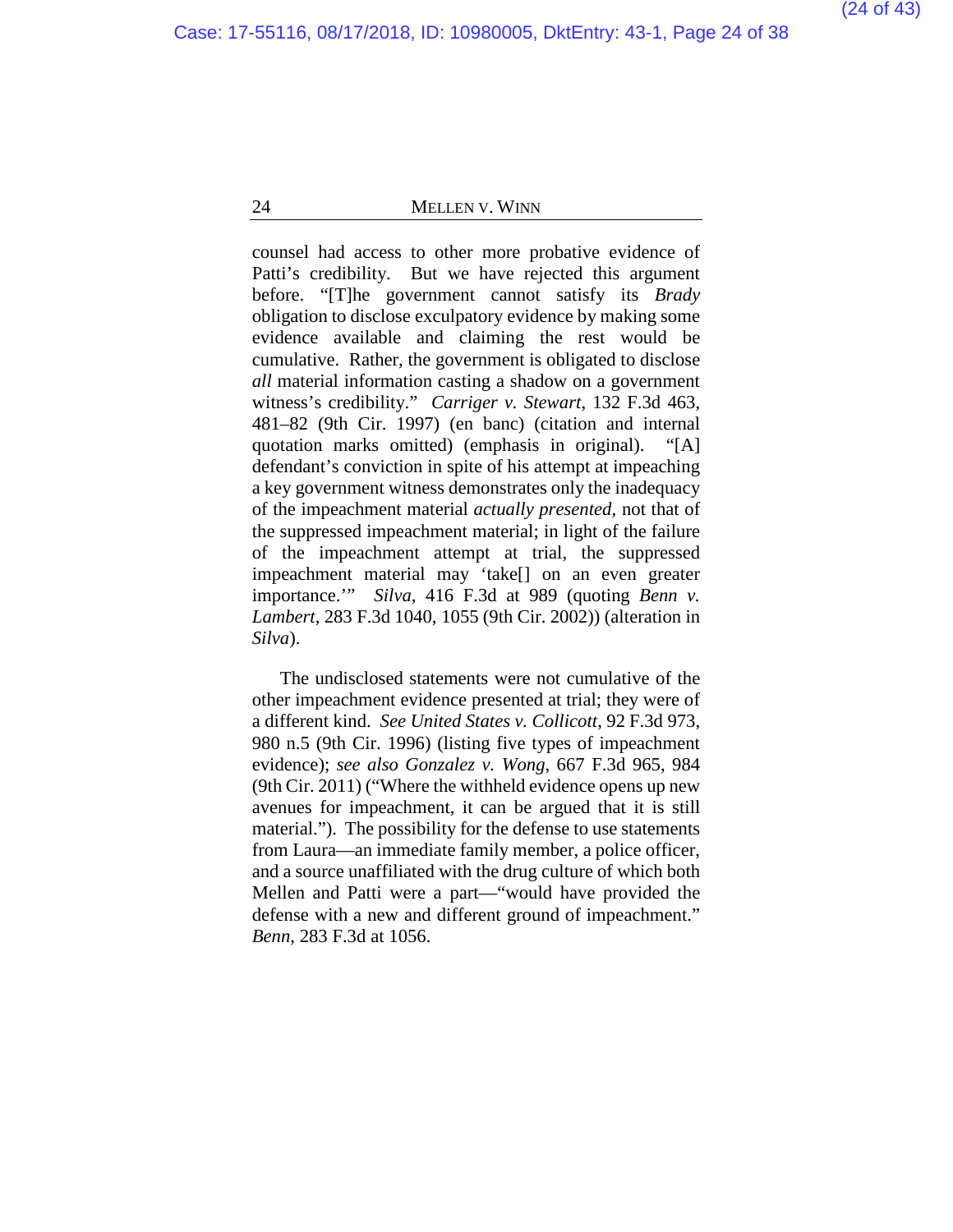At trial, the best impeachment evidence that the defense could offer were Patti's own statements that she had lied to law-enforcement officers in the past, but even those statements did not have the same probative value as the possibility of hearing from a law-enforcement officer and Patti's immediate family member, who grew up with Patti and could testify to a lifetime, and a lifestyle, of habitual lies. The prosecution's reopening of direct testimony gave Patti the chance to explain away, with success, the inconsistencies in her prior testimony as attempts to protect Mellen's reputation. And doing so, Patti may have even bolstered her own credibility further by also demonstrating a willingness to admit mistakes. *See* 3 Christopher B. Mueller & Laird C. Kirkpatrick, *Federal Evidence* § 6:102 (4th ed. 2018) (explaining how witnesses may repair credibility by explaining prior inconsistent statements). As we have recognized before, "[i]t is one thing for a witness to admit that he could lie; everyone can lie"; it is a different thing altogether when hard evidence, which cannot so easily be explained away, provides proof of past lies, deception, and manipulation. *Gonzalez*, 667 F.3d at 985.

Nor would Laura's statements have been duplicative of evidence that the defense possessed about Patti's prior misdemeanor convictions, prior drug use, or rumors that Patti had stolen Mellen's brother's car or stabbed Mellen's ex-boyfriend, all of which the prosecution discussed with defense counsel on the morning of the first day of trial. The defense could not impeach Mellen with her prior misdemeanor convictions because the state trial court determined that the convictions were not admissible impeachment evidence under the California Evidence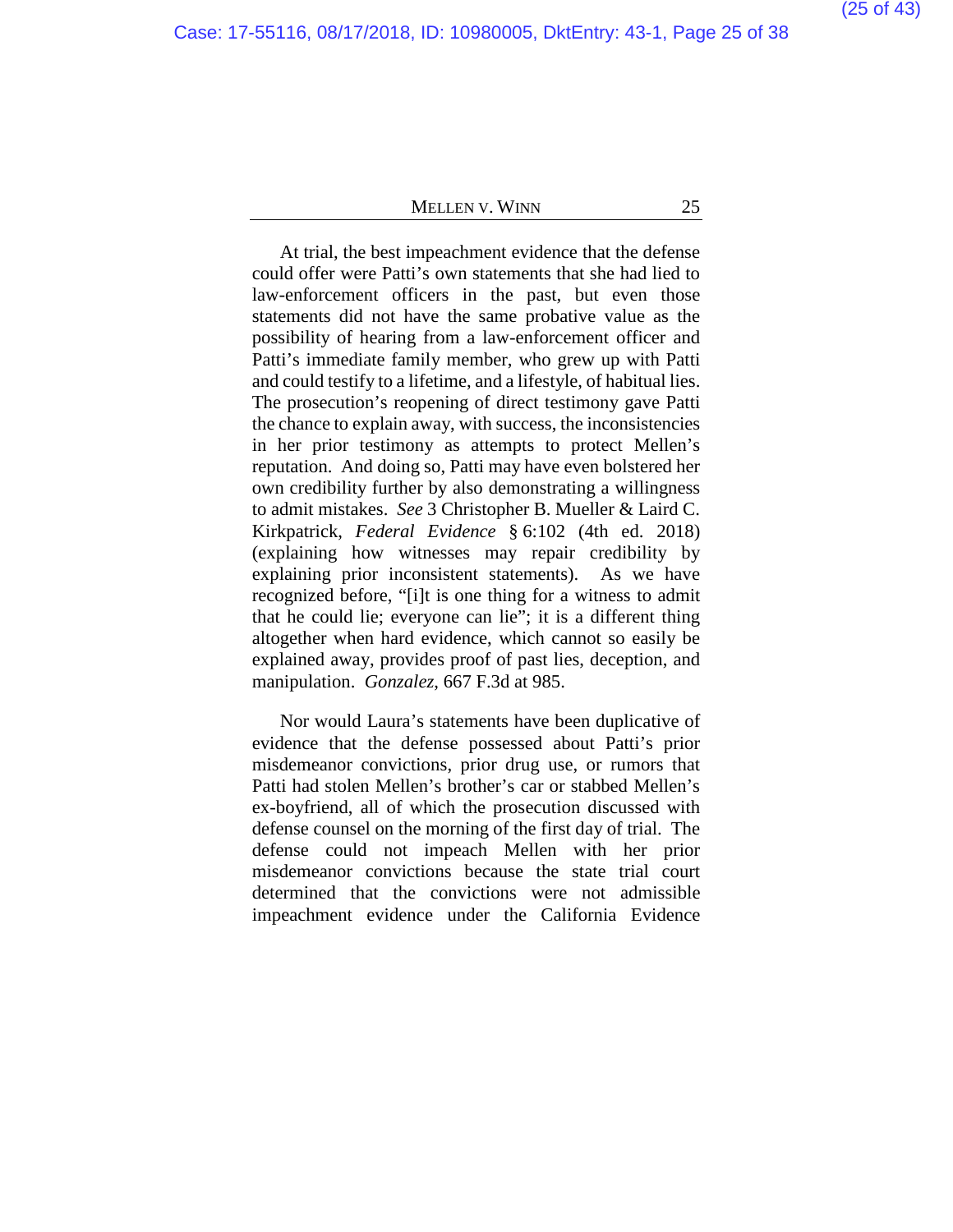Code.**[10](#page-25-0)** And we have recognized that evidence of prior drug use is not probative of a witness's credibility, absent other evidence linking the drug use to a "motivation, bias, or interest in testifying" or indicating that the witness was "intoxicated while testifying." *United States v. Kizer*, 569 F.2d 504, 505–06 (9th Cir. 1978). Nor were the rumors about Patti's interactions with Mellen's close associates probative of Patti's truthfulness—they reflected Patti's lack of respect for persons and property, but not Patti's reputation for lying. At best, the defense could have used Patti's feud with the Mellens to suggest a motive for Patti to lie against Mellen, but even that evidence would have been of minimal probative value, given that Patti's fights were limited to incidents involving Mellen's brother and ex-boyfriend, not Mellen herself. At worst too, the prosecution could have used the rumors to further link Patti and Mellen to each other, and to a drug culture that impugned both women.

Although Mellen later learned through her own investigation that Patti had been a paid informant for the El Segundo, Redondo Beach, and Torrance police departments, the prosecutor disclaimed any knowledge of Patti's role as a paid informant on the first morning of trial, so this evidence was never introduced. We think it likely that the government violated *Brady* a second time by failing to obtain and review Patti's status as an informant with other local lawenforcement agencies prior to trial, particularly when Patti was undisputedly the prosecution's star witness; Patti had

<span id="page-25-0"></span>**<sup>10</sup>** The "Truth in Evidence" amendment to the California Constitution, Cal. Const., art. I, § 28, subd. (d), abrogated the felonyconvictions-only rule in criminal cases and gave criminal courts "broad discretion to admit or exclude acts of dishonesty or moral turpitude relevant to impeachment." *See People v. Wheeler*, 841 P.2d 938, 939 (Cal. 1992). Defense counsel, however, failed to protest on this ground.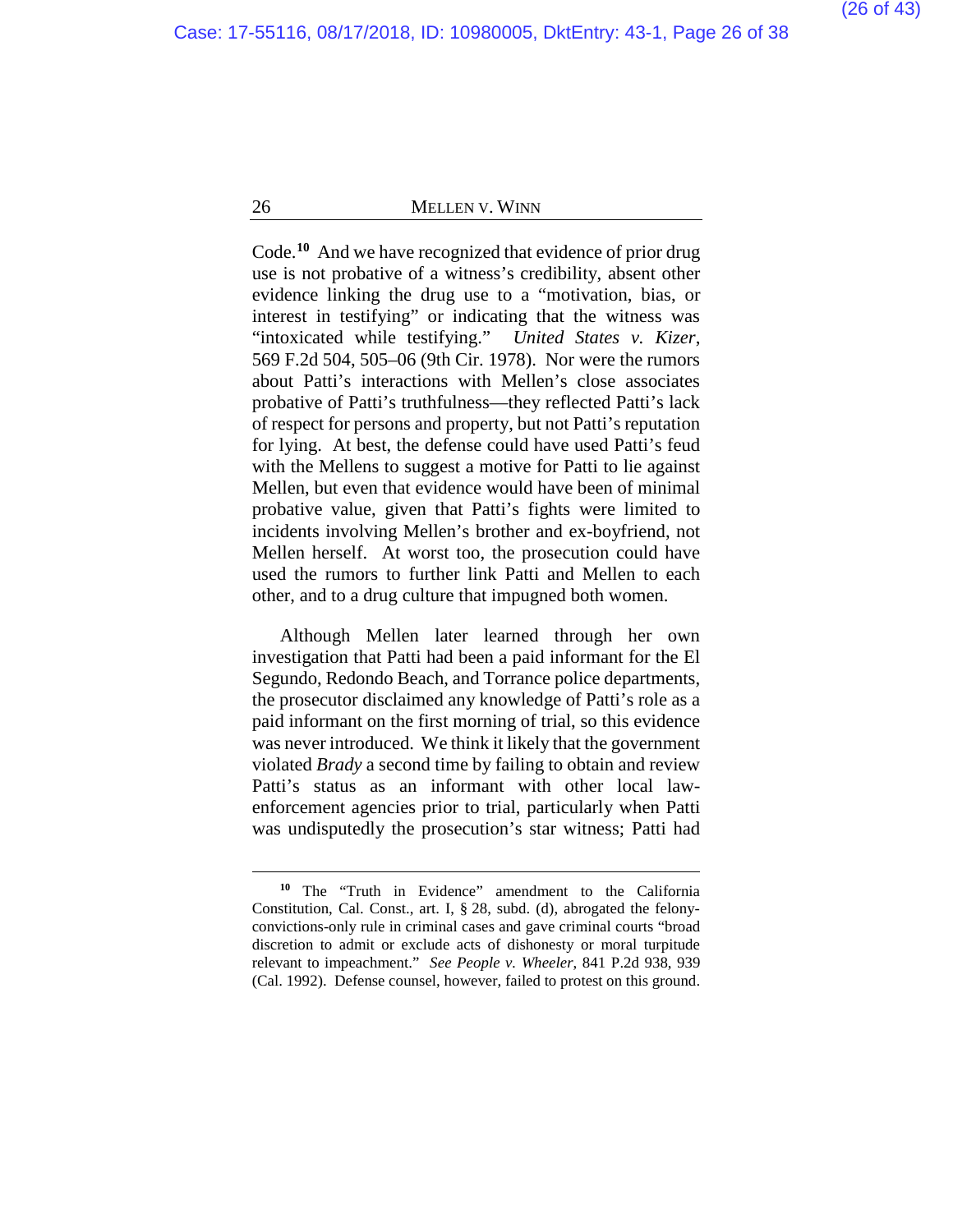previously disclosed to Detective Winn that she had helped another detective with a different homicide investigation; and defense counsel specifically questioned whether Patti was a paid informant. *See Carriger*, 132 F.3d at 479–80 ("Because the prosecution is in the unique position to obtain information known to other agents of the government, it may not be excused from disclosing what it does not know but could have learned."). At a minimum, however, that Patti was a paid informant does not undermine the materiality of Laura's statements to Detective Winn, which the government also did not make available for Mellen's defense.

The only extrinsic evidence attacking Patti's character for truthfulness at trial was Mellen's own testimony that Patti was a liar. But, as the prosecution pointed out at trial, Mellen's obvious interest in the outcome of her case severely undercut the force of her testimony. *See Tennison*, 570 F.3d at 1091 ("[T]he availability of particular statements through the defendant himself does not negate the government's duty to disclose." (citation omitted)); *see also Bailey v. Rae*, 339 F.3d 1107, 1116 (9th Cir. 2003) ("Independent corroboration of the defense's theory of the case by a neutral and disinterested witness is not cumulative of testimony by interested witnesses." (quoting *Boss v. Pierce*, 263 F.3d 734, 735 (7th Cir. 2001)).

Had the defense known to call Laura as a witness, Laura's trial testimony could have highlighted the evidence that demonstrated that Patti was not testifying truthfully. Had Laura testified to Patti's reputation as a liar, the jury would have had an opportunity to evaluate Patti's prior inconsistent statements in a different light, and likely would have given those prior inconsistent statements more weight, particularly given Laura's profession and Laura and Patti's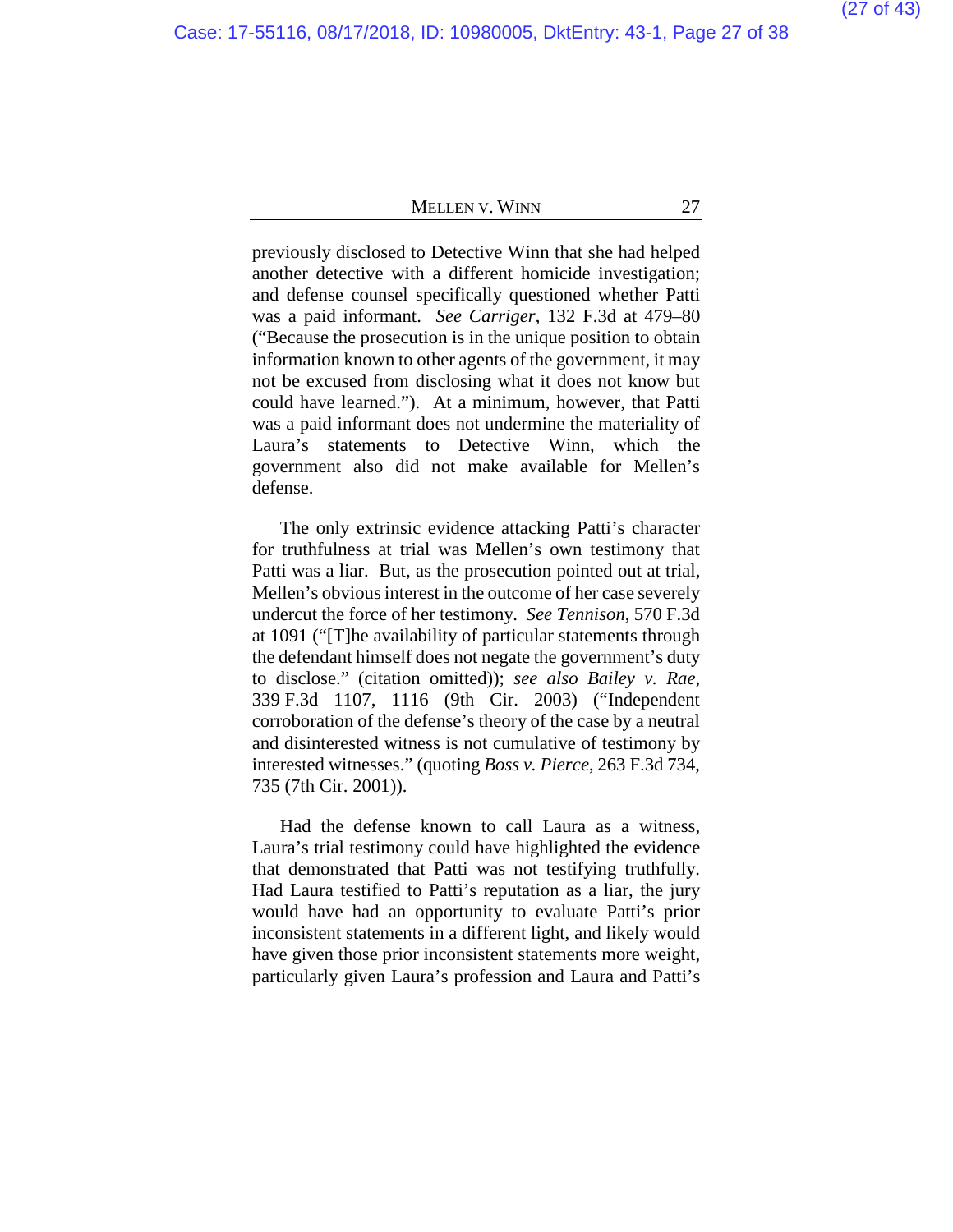shared family history. Moreover, as illustrated by Mellen's habeas proceedings, Laura was the gateway to a whole host of other information about Patti's unreliability as a paid informant and her many, untruthful contacts with law enforcement. Mellen argued to the district court that, had the defense had the opportunity to question Laura, it might have unraveled earlier that Patti had been an unreliable informant for the Torrance police department, and the defense could have called a number of other witnesses, including Torrance police officers, who would have testified to Patti's reputation as a liar. The district court dismissed Mellen's arguments, suggesting that they amounted to no more than a "nursery rhyme" that schoolchildren use to teach themselves that "a kingdom might be lost 'all for the want of a horseshoe nail.'" We do not find Mellen's arguments so fanciful, and conclude that the district court was wrong to dismiss them.

Detective Winn further contends that because Mellen's defense counsel knew that Patti had a sister who was a Torrance police officer and had access to much of the other evidence that could have been used to impeach Patti, this case is analogous to *Raley v. Ylst*, 470 F.3d 792, 804 (9th Cir. 2006), *Rhoades v. Henry*, 598 F.3d 495, 502 (9th Cir. 2010), and *Cunningham v. Wong*, 704 F.3d 1143, 1154 (9th Cir. 2013), where we concluded that a *Brady/Giglio*  violation could not lie where the accused is aware of the essential facts to be established by the evidence. But *Raley*, *Rhoades*, and *Cunningham* are readily distinguishable. In *Raley*, the evidence suppressed was the defendant's own medical records, 470 F.3d at 803–04; in *Rhoades*, the evidence was the defendant's own statement that he invoked his right to remain silent, 598 F.3d at 502; and, in *Cunningham*, the evidence was the victim's medical records and autopsy report, 704 F.3d at 1154.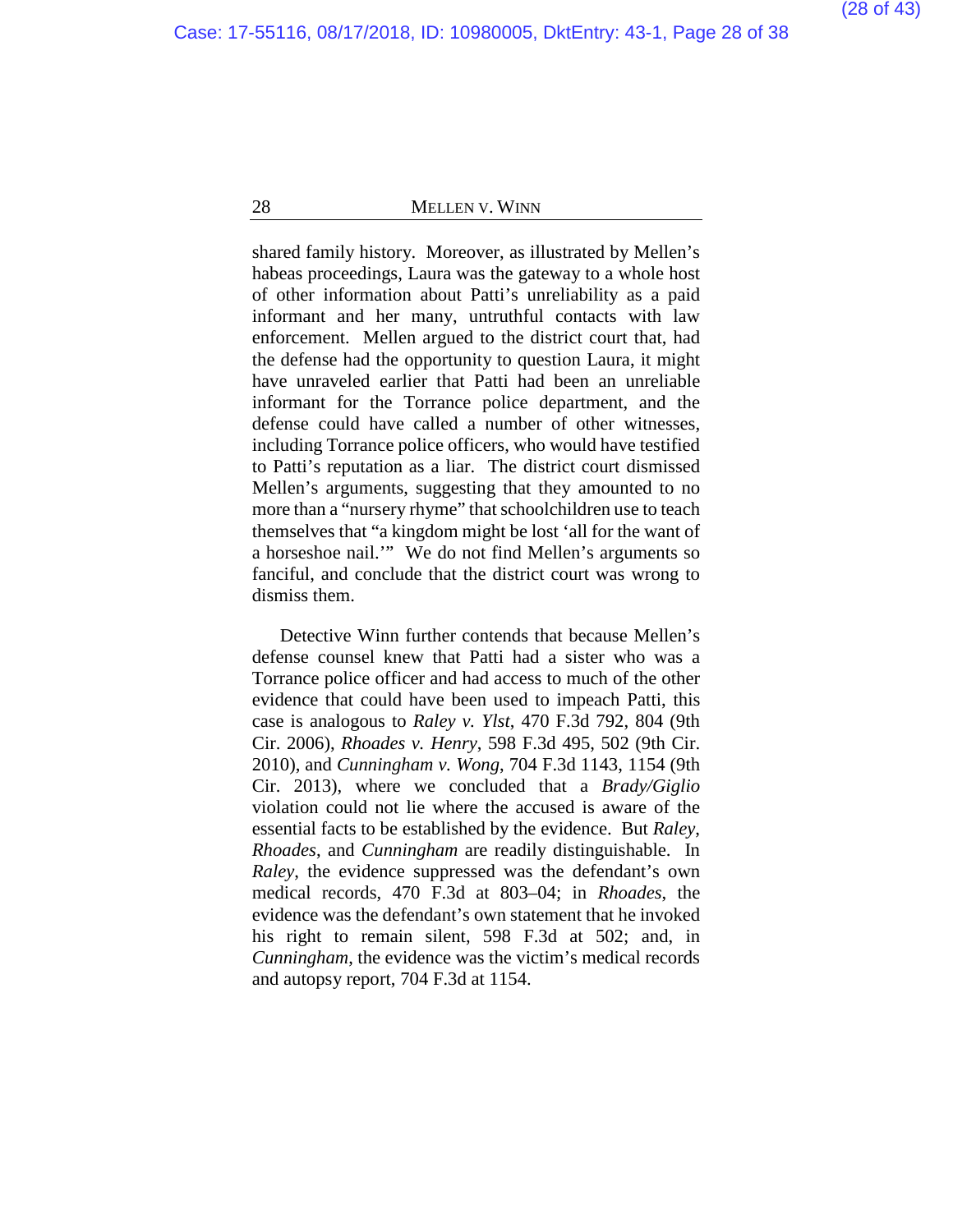In each of those cases, we noted that the defendant was aware of the "existence of the records he claims were withheld," *id.* (quoting *Raley*, 470 F.3d at 804), because the defendant either participated personally in the creation of the records or the records were disputed in the case, *see id*. Thus, it was logical for us to conclude that the defendant "could have sought the documents through discovery." *Id.*  (quoting *Raley*, 470 F.3d at 804). But Laura's statement is different than the evidence withheld in *Raley*, *Rhoades*, and *Cunningham* because the defense did not know that the statement existed. At most, the defense knew that Patti and her sister were feuding; it had no reason to know that the sisters' feud was fueled by Patti's reputation as a liar. Based on the limited evidence available to the defense about Patti's relationship with Laura, it was not reasonable to expect that the defense would have requested to depose Laura or would even have prioritized speaking with her without knowing about the statements that Laura made to Detective Winn.

This case is also unlike *Turner v. United States*, where the Supreme Court last year concluded that the withheld evidence was not *Brady* evidence because it was "too little, too weak, or too distant from the main evidentiary points." 137 S. Ct. at 1894. *Turner* involved the brutal rape and murder of Catherine Fuller, in what the government believed had been a group attack. *Id.* at 1889. The withheld evidence in *Turner* was a witness's statement that he had seen two men, James McMillan and Gerald Merkerson, run into the alley where Fuller was murdered and stop near the garage where she had allegedly been raped. *Id.* at 1891.Turner's habeas counsel argued that this statement was material because after Fuller's murder, McMillan assaulted and raped two other women of comparable age in the same neighborhood, and the suppressed statement suggested that McMillan was returning to the scene of the crime to cover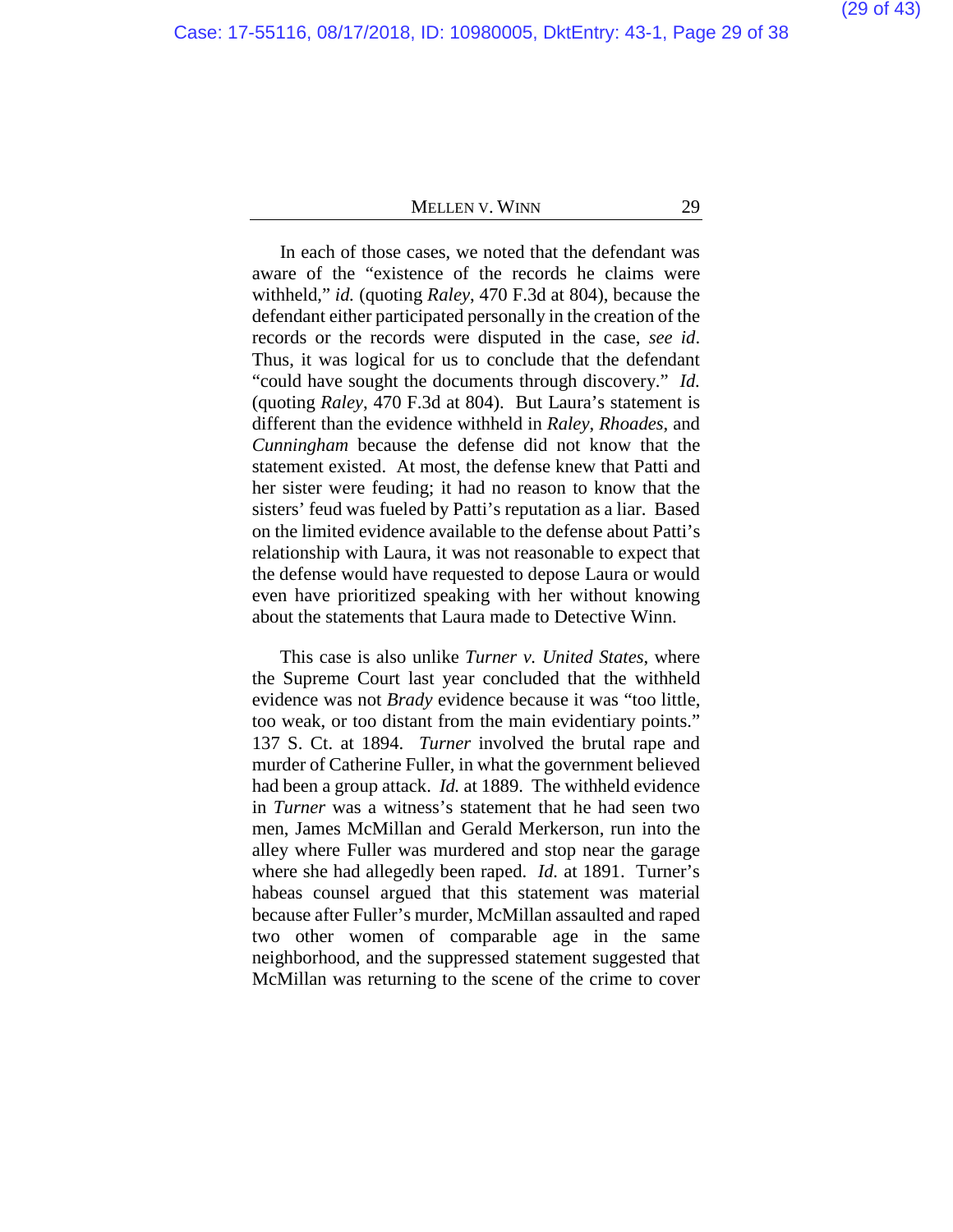his tracks. *Id.* at 1897 (Kagan, J., dissenting). The Court found the argument unpersuasive, relying on the testimony of seven other government witnesses who affirmed that Fuller had been killed in a group attack, and reasoning that, given the strength of the evidence presented to the jury, the withheld evidence was not sufficient to undermine confidence in the verdict. *Id.* at 1894.

Because the evidence supporting Mellen's conviction was far less extensive than the seven witnesses that the government presented in *Turner*, this case is closer to *Kyles* and *Carriger*, than it is to *Turner*. There is no dispute here that Patti was the prosecution's star witness and the only witness that linked Mellen to Richard Daly's murder. The LAPD and Los Angeles District Attorney concurred in Mellen's habeas petition, and Mellen has been exonerated of any involvement in the crime. *Kyles* considered a similar fact pattern, where the court recognized that "'the essence of the State's case' was the testimony of eyewitnesses," two in particular whose credibility could have been "substantially reduced or destroyed" by the withheld evidence. 514 U.S. at 441. The facts were even more dramatic in *Carriger*, where the sole witness to testify to Carriger's confession was a known habitual liar who himself later confessed to committing the murder for which Carriger was charged. 132 F.3d at 466–68. We are therefore convinced that it is *Kyles* and *Carriger*, not *Turner*, that dictate the outcome here.

In sum, had the jury learned that Laura Patti—the star witness's own sister and a law-enforcement officer believed that June Patti was "the biggest liar" she had ever met, it would have put the government's critical witness in a new light. Had this evidence been turned over to the defense or pursued by either side, the case may never have even gone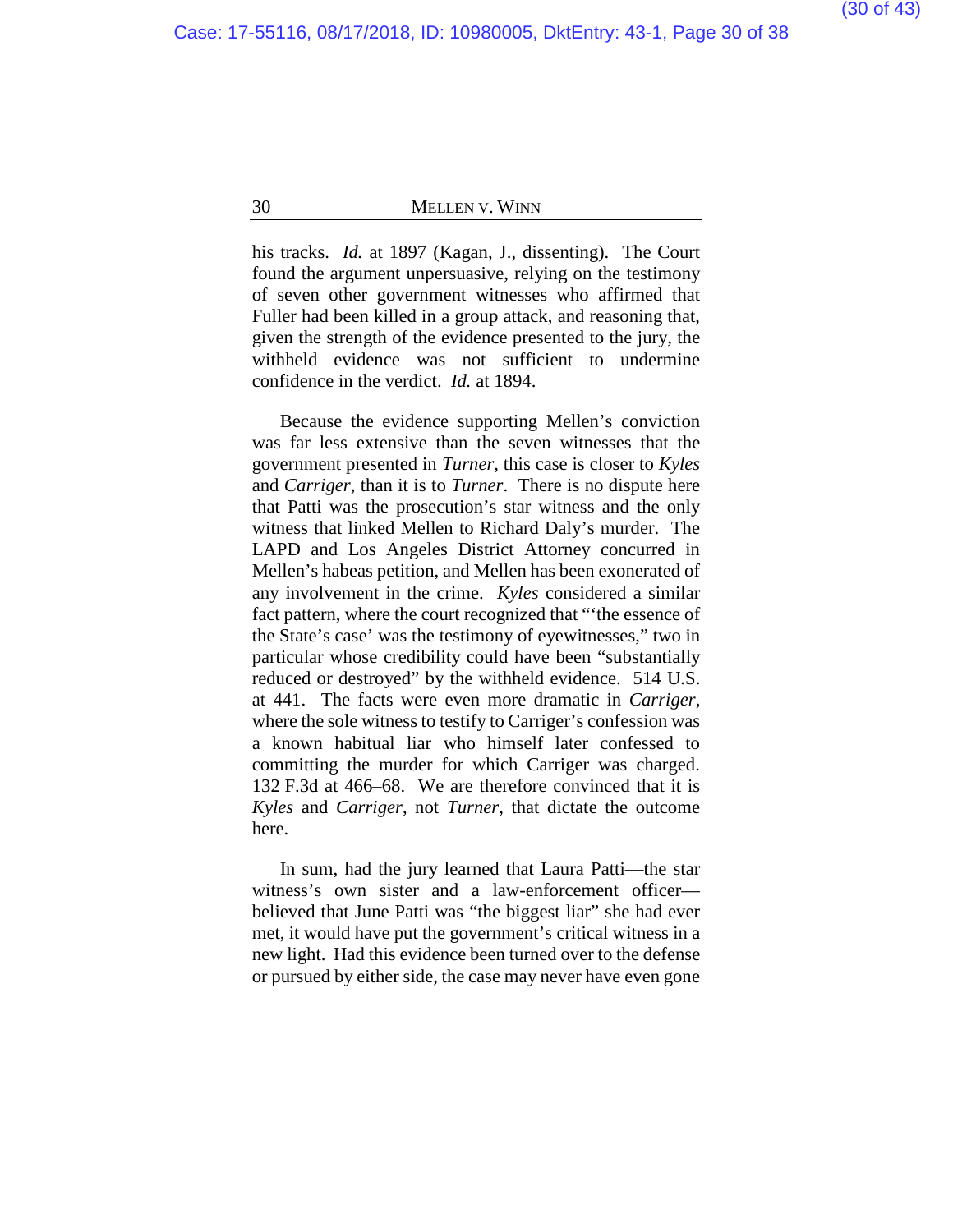to the jury. Given that the prosecution was so heavily dependent on June Patti's testimony, we conclude that "there is a reasonable probability that, had the evidence been disclosed to the defense, the result of the proceeding would have been different." *Kyles*, 514 U.S. at 433 (citations omitted). Laura's statements, if made, were undoubtedly material to Mellen's conviction for murder.

# 2. Deliberate Indifference

We are also convinced that the evidence that Mellen presented at summary judgment raised a genuine dispute of material fact as to whether Detective Winn acted with deliberate indifference to or reckless disregard for Mellen's rights and to the truth by withholding Laura's statement from prosecutors. *See Tennison*, 570 F.3d at 1089; *see also Tatum v. Moody*, 768 F.3d 806, 821 (9th Cir. 2014) (quoting *Gantt v. City of Los Angeles*, 717 F.3d 702, 708 (9th Cir. 2013), for the deliberate indifference standard). Whether a defendant acted with deliberate indifference or reckless disregard "is a question of fact subject to demonstration in the usual ways, including inference from circumstantial evidence." *Lemire v. Cal. Dep't of Corrs. & Rehab.*, 726 F.3d 1062, 1078 (9th Cir. 2013) (citation omitted). Summary judgment should not have been granted unless the district court concluded that "no reasonable jury viewing the summary judgment record could find by a preponderance of the evidence that the plaintiff is entitled to a favorable verdict." *George v. Edholm*, 752 F.3d 1206, 1214 (9th Cir. 2014) (citation and internal quotation marks omitted).

The undisputed evidence demonstrates that Detective Winn knew that Patti's testimony was critical to Mellen's prosecution. Patti was the only witness to incriminate Mellen in the murder. And, as the lead detective who had taken Patti's initial oral and written statements, Detective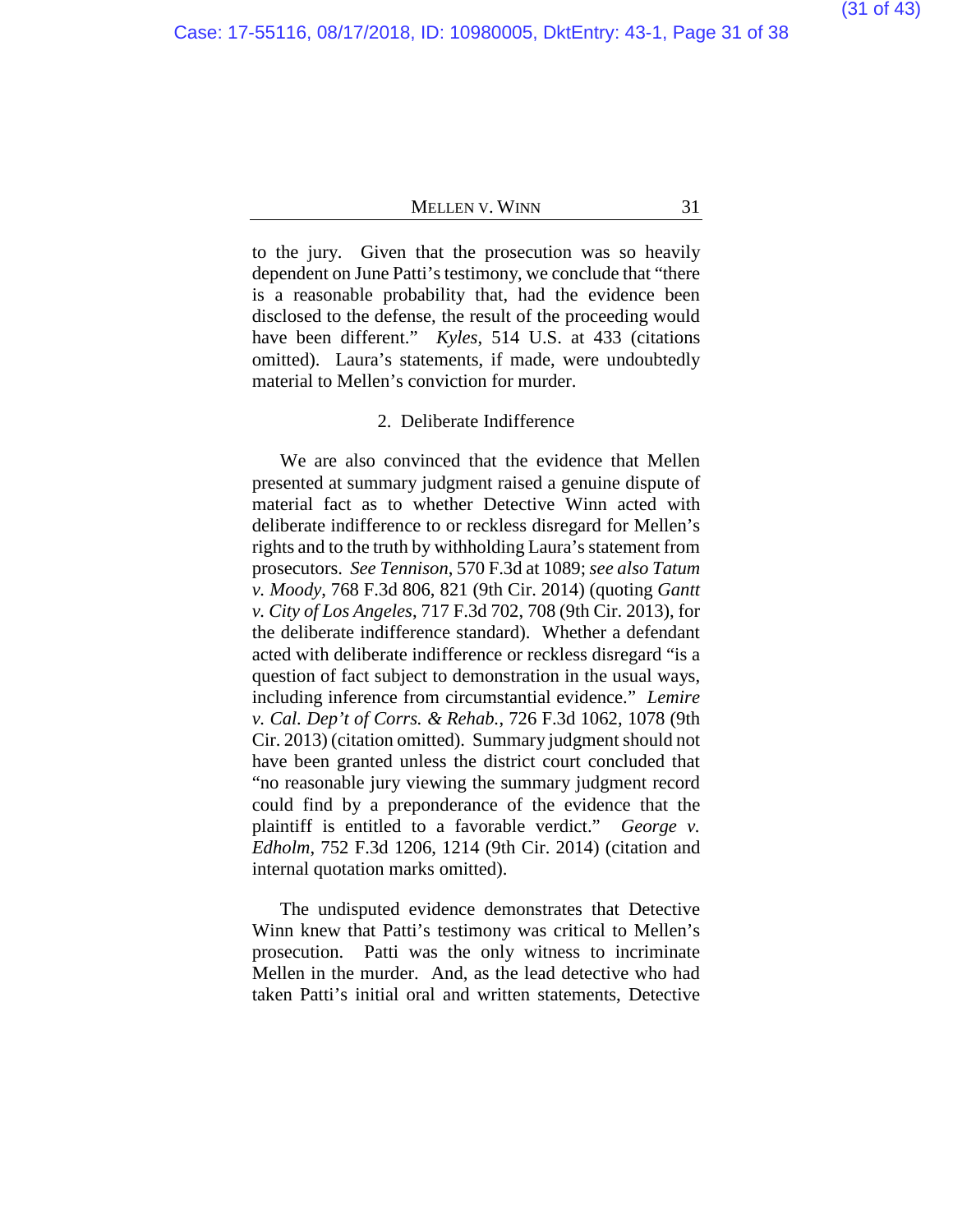Winn was aware of the subject of Patti's statements, where Patti claimed to be the only witness to Mellen's confession. As the lead investigator, Detective Winn also was present during trial, where Patti's credibility was a central issue; Patti's many prior inconsistent statements even forced the prosecution to put Detective Winn on the stand to clarify the testimony. So, Detective Winn no doubt knew that Patti's credibility was of utmost importance.

That the withheld statements came from a particularly credible source makes Detective Winn's failure to disclose them to the prosecutor all the more culpable. Laura Patti was not only an immediate relative who had grown up with June Patti, she was also a law-enforcement officer, aligned with the values of trustworthiness and dependability typically associated with that profession. Because of this, Laura's statements should have carried even more weight with Detective Winn. From the defense's perspective then, a juror could reasonably find that Detective Winn was reckless in withholding a *fellow law-enforcement officer's* opinion, even if that same juror would conclude that withholding a *layperson's* opinion was no more than negligent.

Although Detective Winn now disputes that she spoke with Laura Patti before trial, whether this conversation took place should have been a factual question for the jury to resolve at the § 1983 trial; it is not a question that the district court could resolve at summary judgment. If Laura's statements are to be believed, as they must at summary judgment, then Detective Winn called Laura to investigate Patti's credibility before trial. Laura stated in her deposition that Detective Winn did not inquire further when Laura told Detective Winn that Patti was a habitual liar, and it is undisputed that Detective Winn never communicated Laura's statements to the district attorney. A reasonable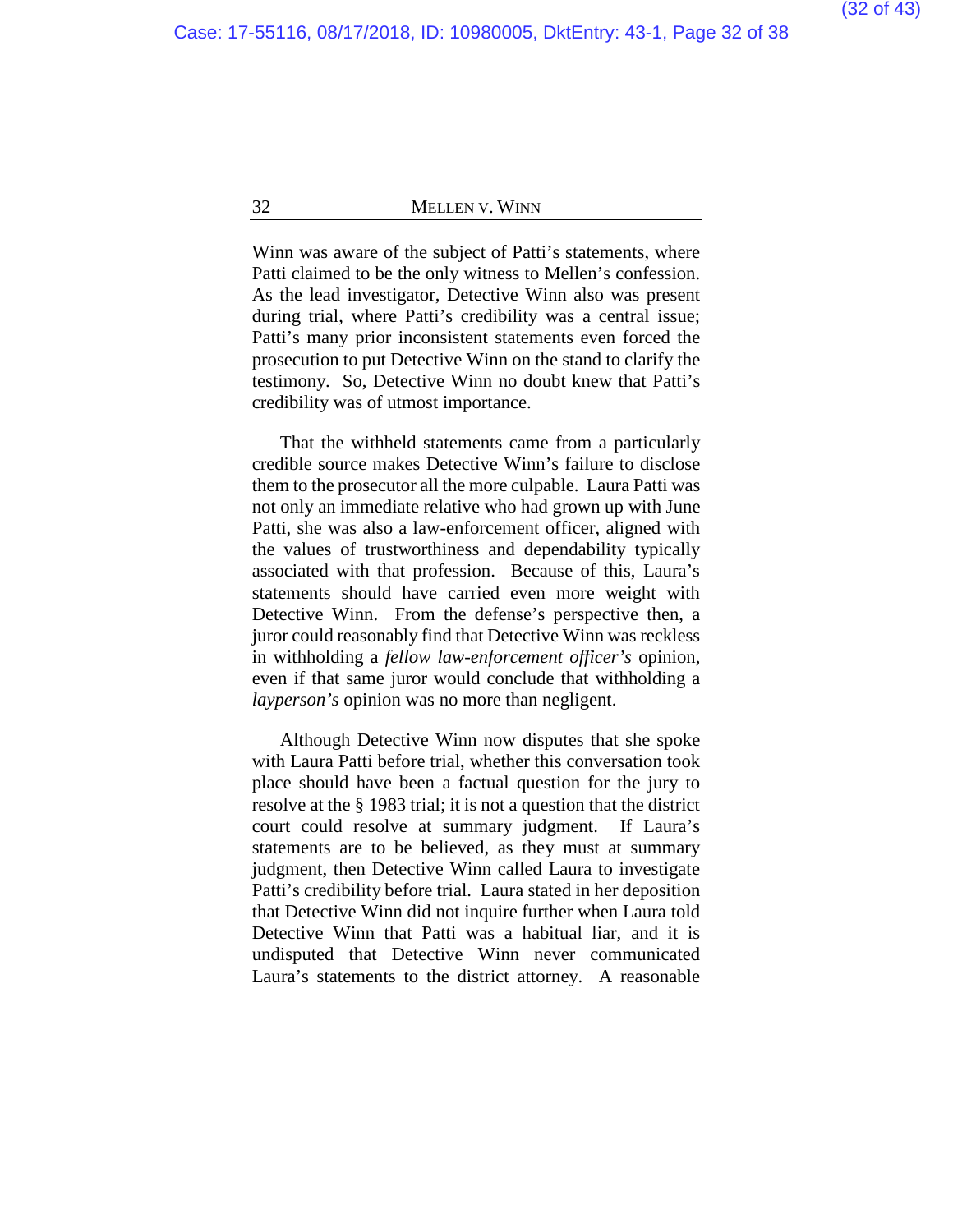juror could conclude from these facts that Detective Winn investigated Patti's credibility and communicated only evidence that favored the government, while willingly suppressing unfavorable evidence. In fact, Detective Winn's decision not to inquire further into Laura's claims is the hallmark of a "deliberate action<sup>[]</sup> to avoid confirming suspicions"—an action tantamount to knowledge under the law. *See United States v. Heredia*, 483 F.3d 913, 917 (9th Cir. 2007) (en banc); *see also United States v. Jewell*, 532 F.2d 697, 699–700 (9th Cir. 1976) (en banc). These facts alone, if proven at trial, would have established the mental state necessary to prove a violation of Mellen's due process rights.

But, there is more. At the time of the investigation, Detective Winn was an experienced detective, who had participated in a hundred homicide investigations, and who had the training and experience to know the value of Laura's statements. Detective Winn testified in deposition that she knew she had an obligation "to report and summarize what each witness said," and she claimed, based on this obligation, that if "Laura Patti or anybody told me that June Patti was not credible or she was a liar, I would have communicated that to the district attorney's office." And Detective Winn's own assessment was supported at summary judgment by Mellen's police practices expert, Roger Clark, who explained that, "[a]ny reasonably trained officer or detective would have vetted the credibility of the key witness in this case." Because Detective Winn acknowledges that she was obligated to disclose Laura's statements, if made, and Clark's report would have demonstrated that any reasonable police officer would have done the same, a reasonable jury could conclude that Detective Winn knowingly suppressed the statements to secure a conviction.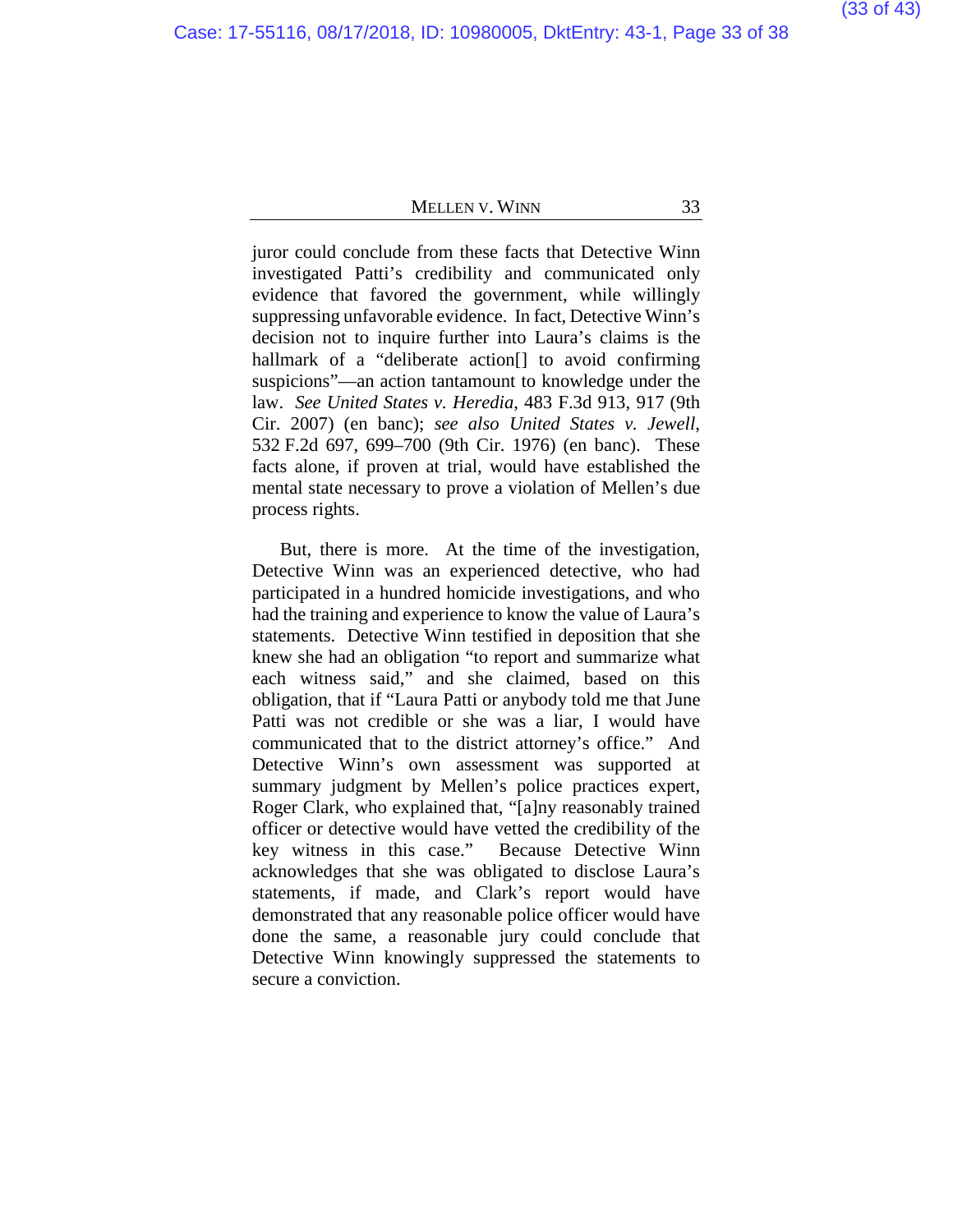Other evidence suggests that Detective Winn bolstered Patti's credibility in the early stages of the investigation. The discrepancies between Patti's oral statement and the written statement prepared by Detective Winn suggest that Detective Winn modified Patti's written statement to conform to the physical evidence the police had found and to feed Patti information that Patti did not originally offer to investigators. For example, the written statement added that Daly's body had been set on fire in San Pedro, a fact that the coroner's report had suggested but that Patti had not mentioned in her initial oral statement. The written statement also added details about when and where the perpetrators left Daly's body in San Pedro that did not appear in Patti's oral statement. And, remarkably, even June Patti questioned the credibility of her own written statement when she testified at the preliminary hearing that Detective Winn had forced her to alter the statement to implicate a fourth person. But no one followed up to investigate these claims.**[11](#page-33-0)** Detective Winn should have known how important these details were, particularly when she had also collected information from various other sources that indicated three other men had committed the crime.

And still other evidence suggests that Detective Winn would have taken any means necessary to secure Mellen's conviction. Mellen's evidence suggests that Detective Winn knowingly exceeded the scope of a search warrant for Kimball's car; suppressed the content of her conversation with another detective, Doral Riggs; spoke with a suspect without counsel present; and failed to investigate other

<span id="page-33-0"></span>**<sup>11</sup>** We also question whether LAPD practices at the time, which allowed detectives to file the written statement in the murder book but to file the tape recording of the oral statement elsewhere, facilitated these discrepancies.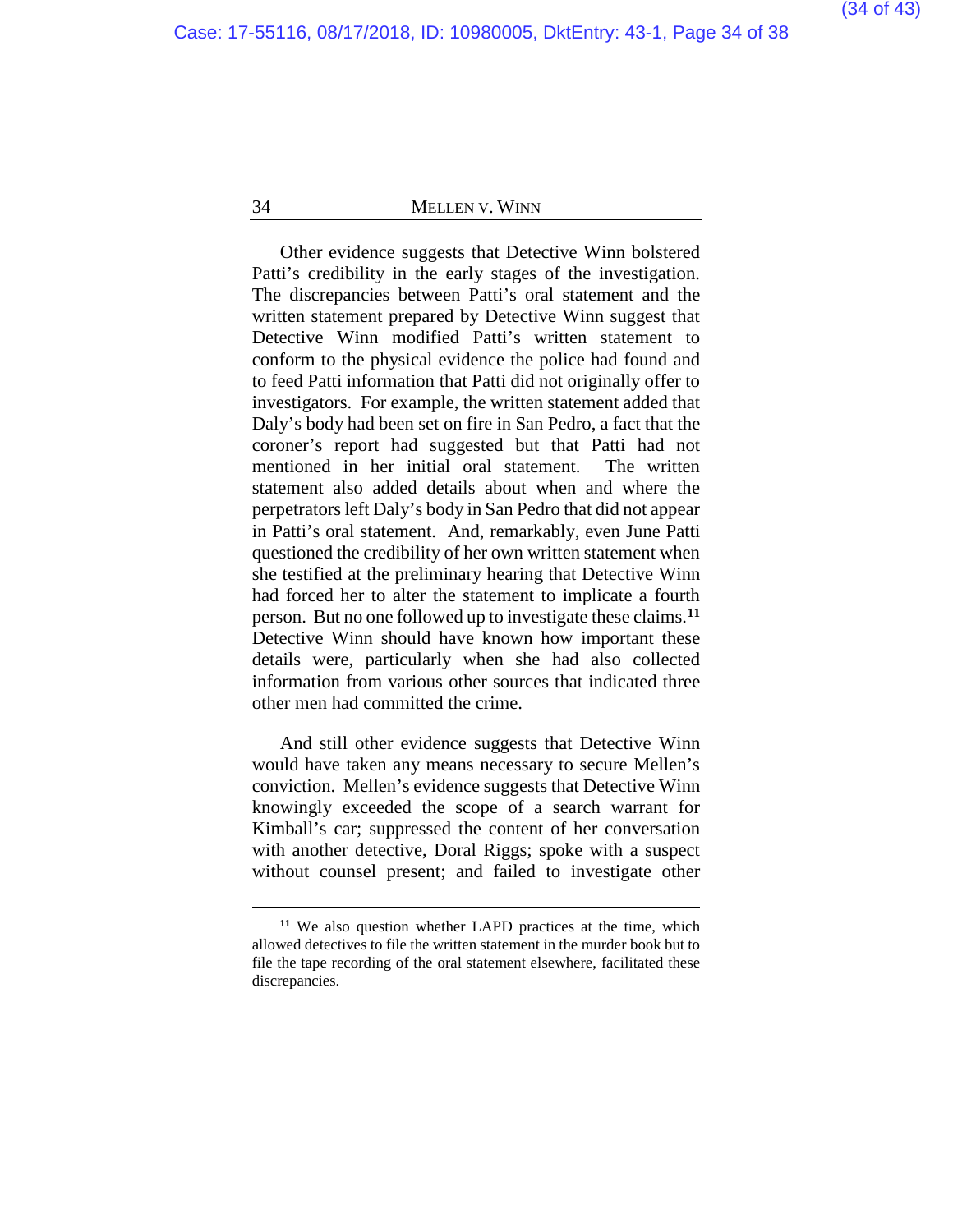credible witness accounts of Daly's murder. And Detective Winn's willingness to ignore Mellen's requests for counsel during her initial interrogation is indicative of the aggressive police tactics which Detective Winn used to investigate this case.

That Laura believed that Detective Winn was justified to proceed with Patti as a witness is beside the point. It is for a jury to determine whether a reasonable officer in Detective Winn's position acted with deliberate indifference to Mellen's due process rights, taking into account the seriousness of the charges levied against Mellen, what was known to Detective Winn at the time, and evidence about what a reasonable police officer would do in the same position.

We conclude that this evidence raised a genuine dispute of material fact that Detective Winn acted with deliberate indifference or reckless disregard of Mellen's due process rights when she failed to disclose Laura's statements about her sister's reputation for honesty to the prosecutor.

#### B. Clearly Established Law

We next must decide whether it was clearly established, in 1997, that police officers had a duty to disclose material impeachment evidence to prosecutors. This is not an open question in our Circuit.

In *Carrillo v. County of Los Angeles*, we concluded that "[t]he law in 1984 clearly established that police officers were bound to disclose material, exculpatory evidence." 798 F.3d 1210, 1219 (9th Cir. 2015). *Carrillo* cited approvingly *United States v. Butler*, 567 F.2d 885 (9th Cir. 1978) (per curiam), an even earlier case that concluded that police investigators violate *Brady* when they fail to disclose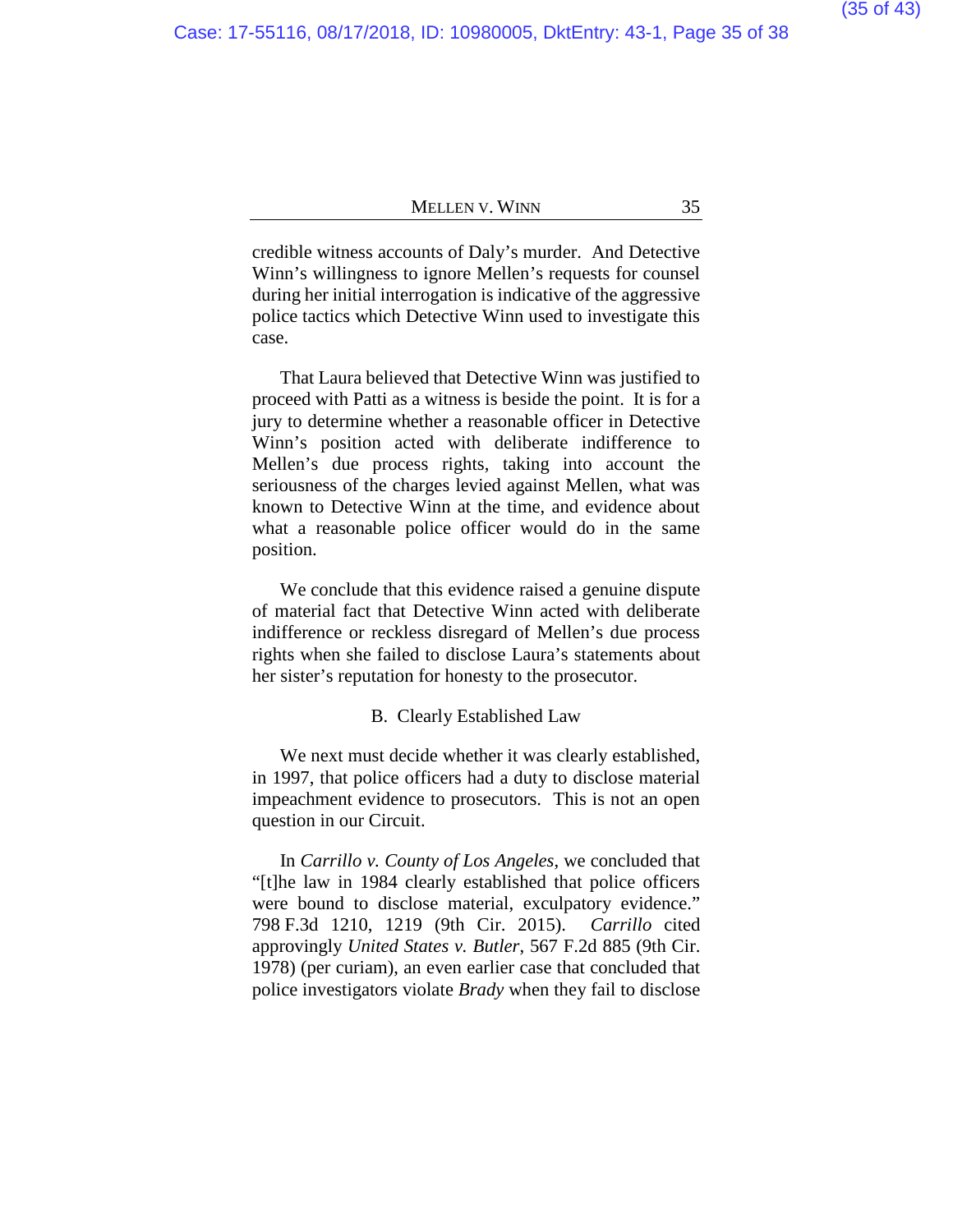material impeachment evidence to prosecutors. *Carrillo*, 798 F.3d at 1220 (citing *Butler*, 567 F.2d at 891); *see also id.* at 1222 ("[T]he vast majority of circuits to have considered the question have adopted the view that police officers were bound by *Brady*."). In *Butler*, we observed that "[s]ince the investigative officers are part of the prosecution, the taint on the trial is no less if they, rather than the prosecutor, were guilty of nondisclosure." 567 F.2d at 891. There, the impeachment evidence was the officers' assurances to the witness that he would be treated favorably by the judge if he testified successfully in the criminal trial evidence that could have been used to undermine the credibility of the witness's testimony. *Carrillo* also relied on *Kyles*, the case where the Supreme Court expressly extended *Brady* obligations to police officers. *Carrillo*, 798 F.3d at 1221 (quoting *Kyles*, 514 U.S. at 438). *Kyles*, decided in 1995, involved police officers' suppression of prior inconsistent statements that defense counsel could have used to impeach key eyewitnesses in a homicide trial. 514 U.S. at 441–54. We noted in *Carrillo* that "*Kyles* itself *rejected* the state's argument that 'it should not be held accountable under *Bagley* and *Brady* for evidence known only to police investigators and not to the prosecutor.'" 798 F.3d at 1221 (quoting *Kyles*, 514 U.S. at 438).

Detective Winn offers no meaningful way to distinguish *Carrillo*, *Butler*, and *Kyles*, and we agree that these cases are controlling. We therefore reverse the district court's grant of summary judgment for Detective Winn on Mellen's § 1983 claim premised on a violation of her due process rights, and we remand for further proceedings.

### C. Familial Association Claims

The district court also granted summary judgment on Mellen's children's claims, which were dependent on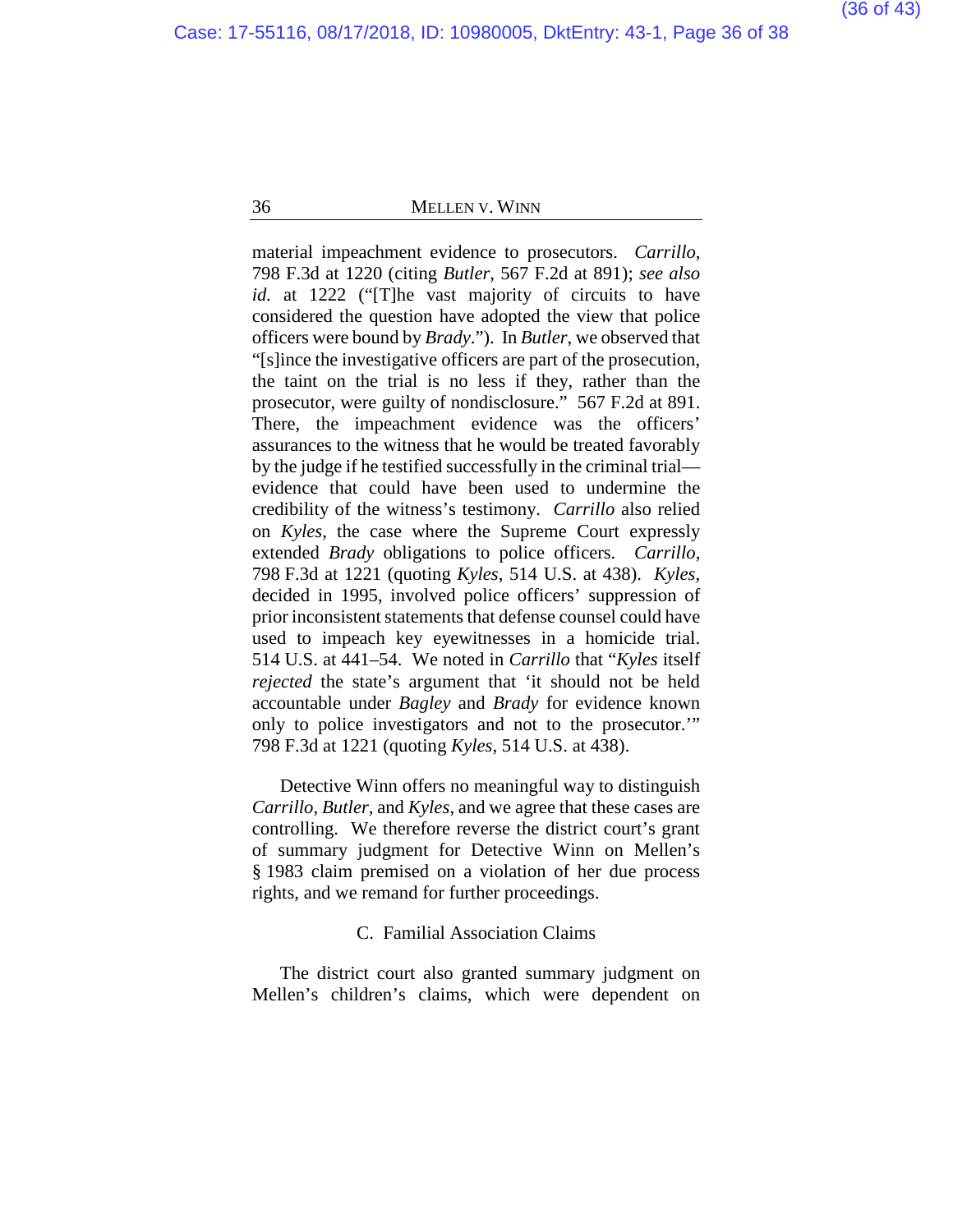Mellen's due process claim. Because Mellen's children's associational claims rise and fall with Mellen's due process claim, we must also reverse the grant of summary judgment on these claims and remand for further proceedings. *See Crowe v. Cty. of San Diego*, 608 F.3d 406, 441–42 (9th Cir. 2010) (concluding that unlawful incarceration due to police misconduct qualifies as "[u]nwarranted state interference with the relationship between parent and child" and violates substantive due process (internal quotation marks and citations omitted)).

#### D. Police Expert Opinion

The district court abused its discretion in striking the declaration of police practices expert, Roger Clark. *See Estate of Barabin v. AstenJohnson, Inc.*, 740 F.3d 457, 460 (9th Cir. 2014) (en banc) (standard of review). The district court mistakenly concluded that a police practices expert cannot assist the jury in making the legal determination about whether an officer's conduct was "reasonable." But Mellen did not offer Clark's expert declaration for a legal conclusion that Detective Winn's conduct was unreasonable; rather, she offered the report as circumstantial evidence of Detective Winn's state of mind and to show that Detective Winn's failure to disclose Laura's statement deviated far from the norm of what would be expected of a reasonable police officer in Detective Winn's position. The report should have been admitted to assist the trier of fact in determining whether Detective Winn's conduct deviated so far from institutional norms that the jury could conclude that Detective Winn was reckless or deliberately indifferent to Mellen's constitutional rights. *See United States v. Christian*, 749 F.3d 806, 811 (9th Cir. 2014); *see also Jimenez v. City of Chicago*, 732 F.3d 710, 721–22 (7th Cir. 2013) (admitting police practices expert testimony in a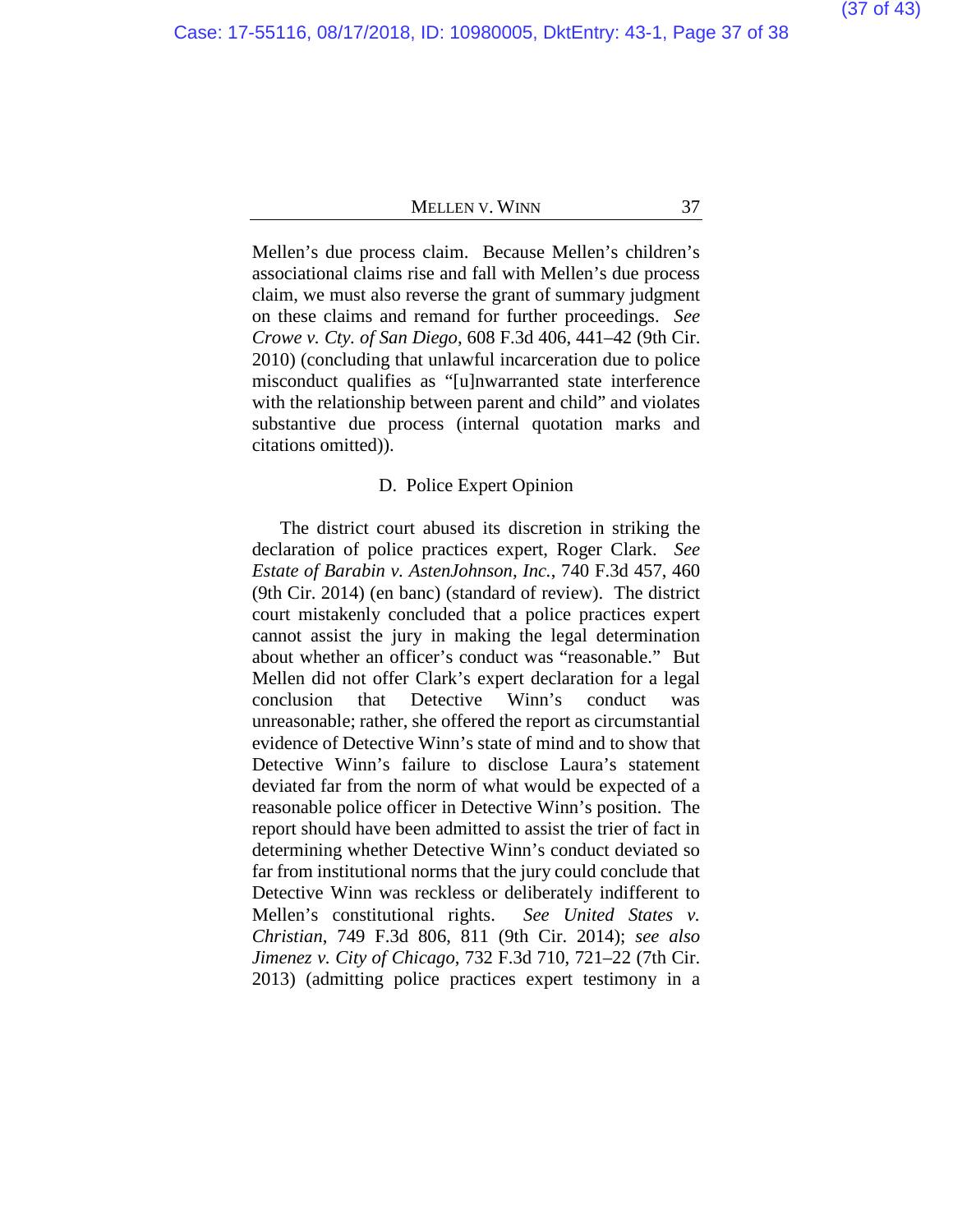§ 1983 civil suit as circumstantial evidence of reckless misconduct).

### **III.**

Susan Mellen was convicted for murder based solely on the testimony of June Patti. Mellen's evidence at summary judgment raises a genuine dispute of material fact as to whether Detective Winn knew that June Patti was a liar, and failed to disclose material, exculpatory, evidence of that fact. Summary judgment should not have been granted on this record. Mellen should have the opportunity to prove, after nearly two decades, whether wrongful conduct played a role in her conviction, and whether she deserves compensation for her wrongful imprisonment.

### **REVERSED** and **REMANDED**.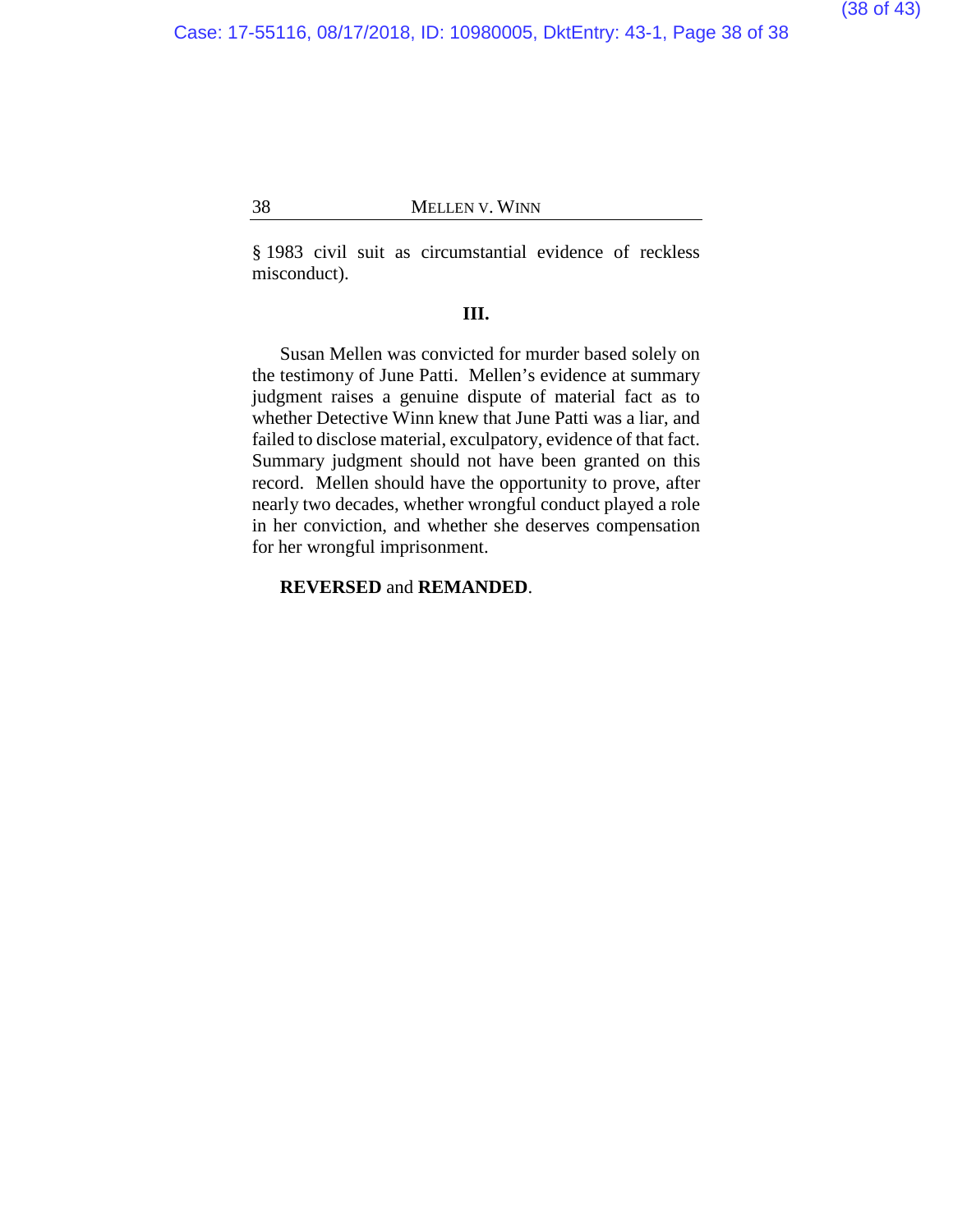# **United States Court of Appeals for the Ninth Circuit**

# **Office of the Clerk**

95 Seventh Street San Francisco, CA 94103

# **Information Regarding Judgment and Post-Judgment Proceedings**

# **Judgment**

This Court has filed and entered the attached judgment in your case. Fed. R. App. P. 36. Please note the filed date on the attached decision because all of the dates described below run from that date, not from the date you receive this notice.

# **Mandate (Fed. R. App. P. 41; 9th Cir. R. 41-1 & -2)**

The mandate will issue 7 days after the expiration of the time for filing a petition for rehearing or 7 days from the denial of a petition for rehearing, unless the Court directs otherwise. To file a motion to stay the mandate, file it electronically via the appellate ECF system or, if you are a pro se litigant or an attorney with an exemption from using appellate ECF, file one original motion on paper.

# **Petition for Panel Rehearing (Fed. R. App. P. 40; 9th Cir. R. 40-1) Petition for Rehearing En Banc (Fed. R. App. P. 35; 9th Cir. R. 35-1 to -3)**

# **(1) A. Purpose (Panel Rehearing):**

- A party should seek panel rehearing only if one or more of the following grounds exist:
	- ► A material point of fact or law was overlooked in the decision;
	- ► A change in the law occurred after the case was submitted which appears to have been overlooked by the panel; or
	- ► An apparent conflict with another decision of the Court was not addressed in the opinion.
- Do not file a petition for panel rehearing merely to reargue the case.

# **B. Purpose (Rehearing En Banc)**

• A party should seek en banc rehearing only if one or more of the following grounds exist: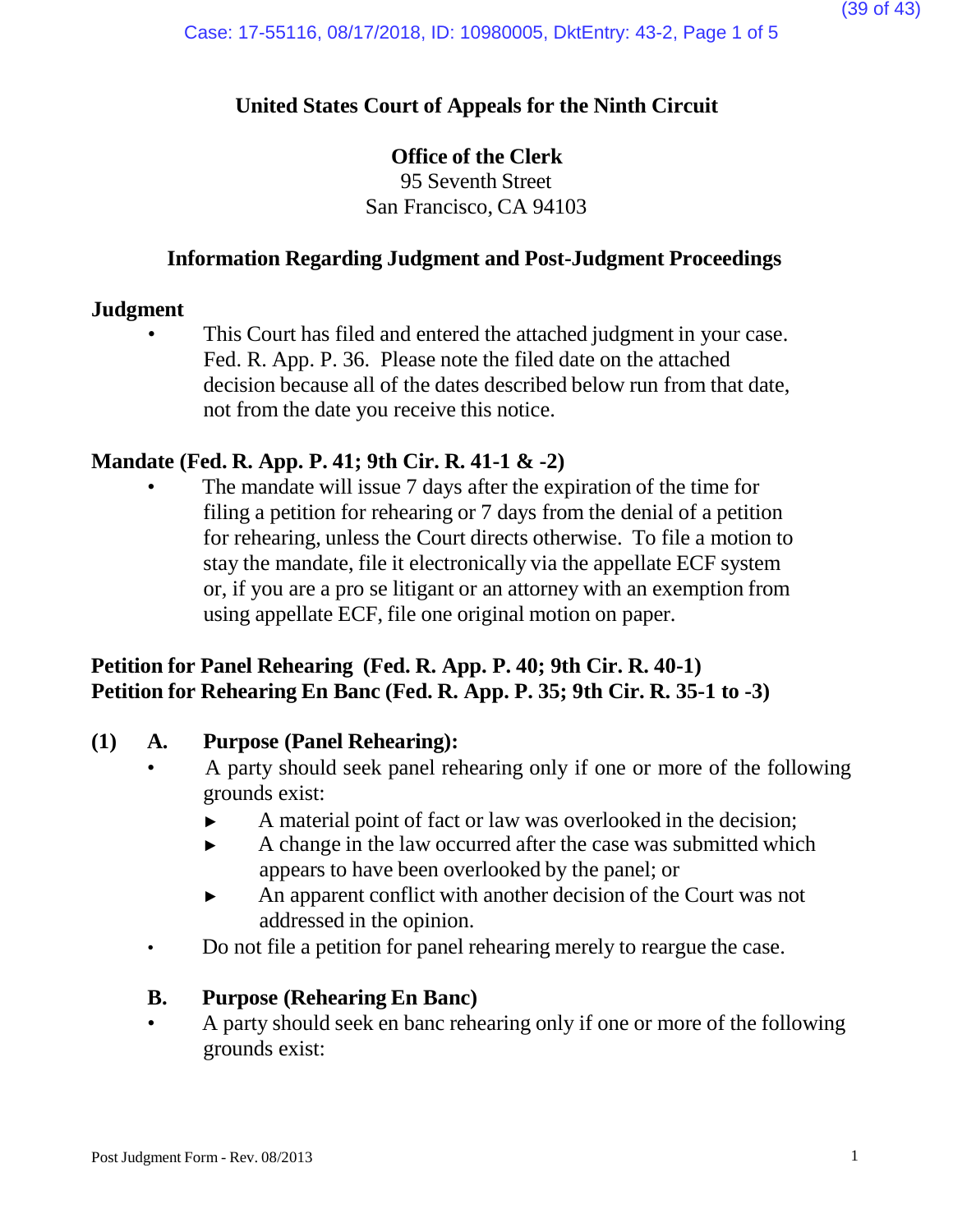- ► Consideration by the full Court is necessary to secure or maintain uniformity of the Court's decisions; or
- The proceeding involves a question of exceptional importance; or
- $\blacktriangleright$  The opinion directly conflicts with an existing opinion by another court of appeals or the Supreme Court and substantially affects a rule of national application in which there is an overriding need for national uniformity.

# **(2) Deadlines for Filing:**

- A petition for rehearing may be filed within 14 days after entry of judgment. Fed. R. App. P. 40(a)(1).
- If the United States or an agency or officer thereof is a party in a civil case, the time for filing a petition for rehearing is 45 days after entry of judgment. Fed. R. App. P. 40(a)(1).
- If the mandate has issued, the petition for rehearing should be accompanied by a motion to recall the mandate.
- *See* Advisory Note to 9th Cir. R. 40-1 (petitions must be received on the due date).
- An order to publish a previously unpublished memorandum disposition extends the time to file a petition for rehearing to 14 days after the date of the order of publication or, in all civil cases in which the United States or an agency or officer thereof is a party, 45 days after the date of the order of publication. 9th Cir. R. 40-2.

# **(3) Statement of Counsel**

• A petition should contain an introduction stating that, in counsel's judgment, one or more of the situations described in the "purpose" section above exist. The points to be raised must be stated clearly.

# **(4) Form & Number of Copies (9th Cir. R. 40-1; Fed. R. App. P. 32(c)(2))**

- The petition shall not exceed 15 pages unless it complies with the alternative length limitations of 4,200 words or 390 lines of text.
- The petition must be accompanied by a copy of the panel's decision being challenged.
- An answer, when ordered by the Court, shall comply with the same length limitations as the petition.
- If a pro se litigant elects to file a form brief pursuant to Circuit Rule 28-1, a petition for panel rehearing or for rehearing en banc need not comply with Fed. R. App. P. 32.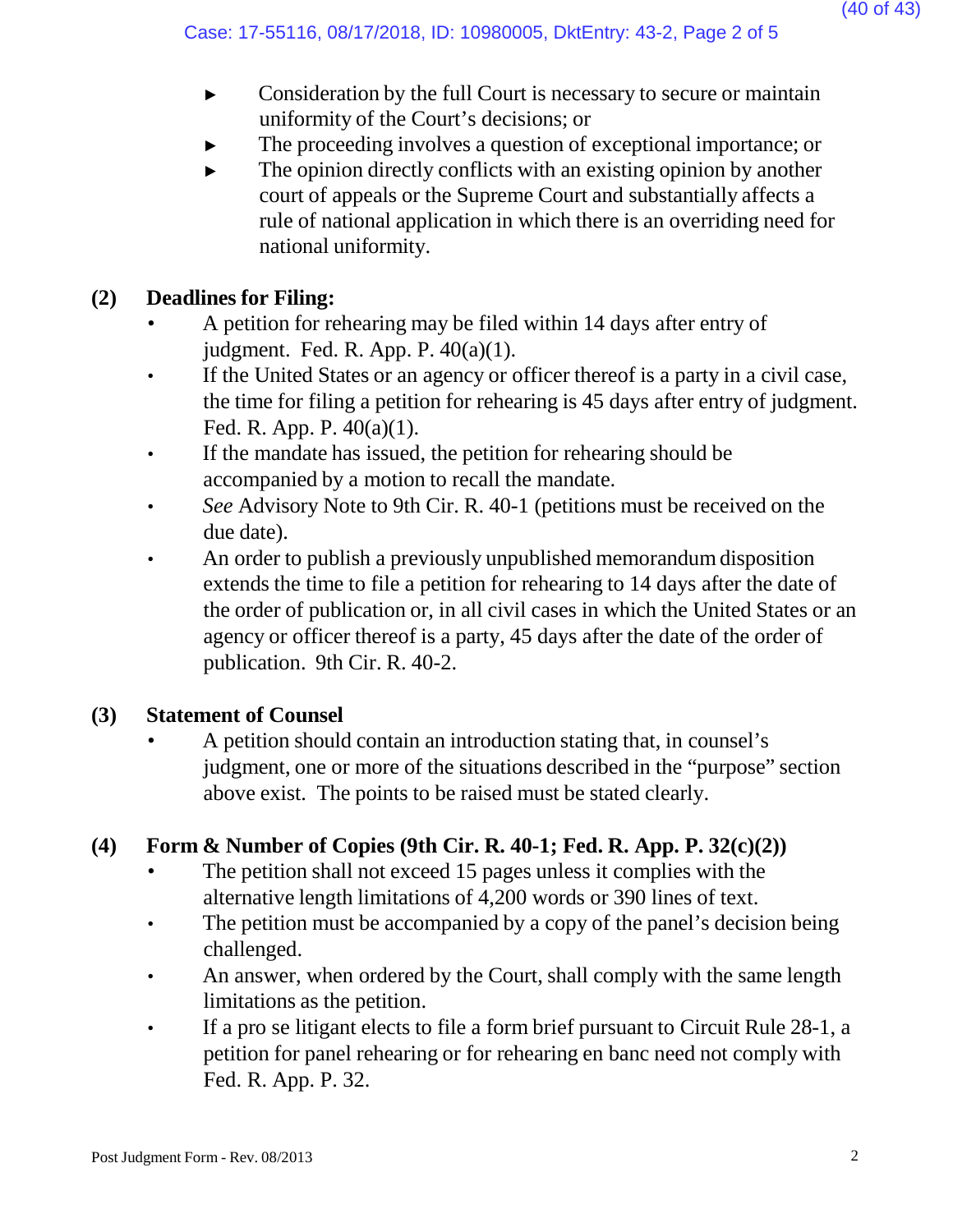Case: 17-55116, 08/17/2018, ID: 10980005, DktEntry: 43-2, Page 3 of 5

- The petition or answer must be accompanied by a Certificate of Compliance found at Form 11, available on our website [at www.ca9.uscourts.gov](http://www.ca9.uscourts.gov/) under *Forms.*
- You may file a petition electronically via the appellate ECF system. No paper copies are required unless the Court orders otherwise. If you are a pro se litigant or an attorney exempted from using the appellate ECF system, file one original petition on paper. No additional paper copies are required unless the Court orders otherwise.

# **Bill of Costs (Fed. R. App. P. 39, 9th Cir. R. 39-1)**

- The Bill of Costs must be filed within 14 days after entry of judgment.
- See Form 10 for addi[t](http://www.ca9.uscourts.gov/)ional information, available on our website at [www.ca9.uscourts.gov](http://www.ca9.uscourts.gov/) under *Forms.*

# **Attorneys Fees**

- Ninth Circuit Rule 39-1 describes the content and due dates for attorneys fees applications.
- All relevant forms are available on our website at [www.ca9.uscourts.gov](http://www.ca9.uscourts.gov/) under *Forms* or by telephoning (415) 355-7806.

# **Petition for a Writ of Certiorari**

• Please refer to the Rules of the United States Supreme Court a[t](http://www.supremecourt.gov/) [www.supremecourt.gov](http://www.supremecourt.gov/)

# **Counsel Listing in Published Opinions**

- Please check counsel listing on the attached decision.
- If there are any errors in a published opinion, please send a letter **in writing within 10 days** to:
	- ► Thomson Reuters; 610 Opperman Drive; PO Box 64526; Eagan, MN 55123 (Attn: Jean Green, Senior Publications Coordinator);
	- ► and electronically file a copy of the letter via the appellate ECF system by using "File Correspondence to Court," or if you are an attorney exempted from using the appellate ECF system, mail the Court one copy of the letter.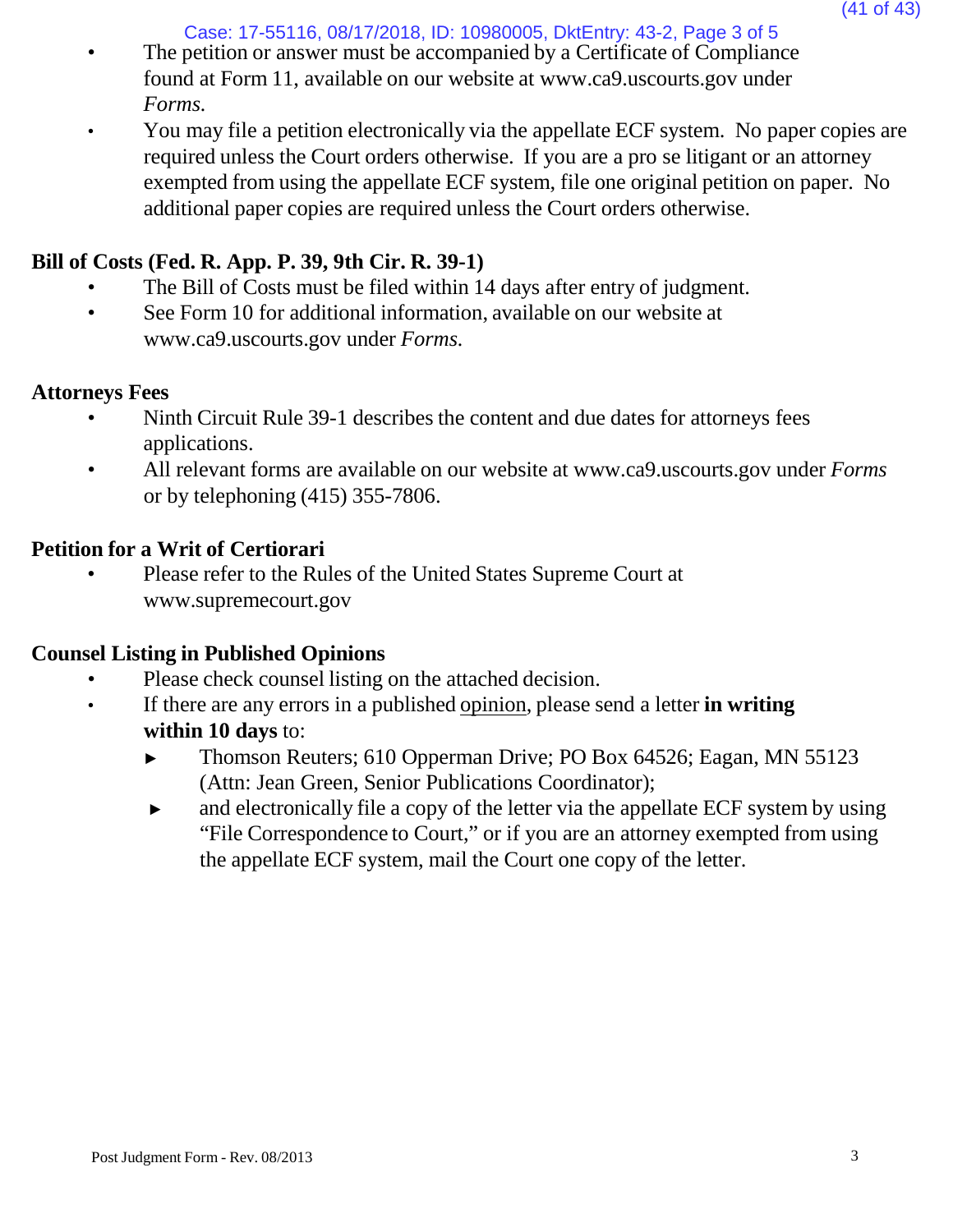# **United States Court of Appeals for the Ninth Circuit**

# **BILL OF COSTS**

This form is available as a fillable version at:

*<http://cdn.ca9.uscourts.gov/datastore/uploads/forms/Form%2010%20-%20Bill%20of%20Costs.pdf>*.

*Note*: If you wish to file a bill of costs, it MUST be submitted on this form and filed, with the clerk, with proof of service, within 14 days of the date of entry of judgment, and in accordance with 9th Circuit Rule 39-1. A late bill of costs must be accompanied by a motion showing good cause. Please refer to FRAP 39, 28 U.S.C. § 1920, and 9th Circuit Rule 39-1 when preparing your bill of costs.

|                                                            | $\bf{V}$ |  | 9th Cir. No. |  |
|------------------------------------------------------------|----------|--|--------------|--|
|                                                            |          |  |              |  |
| The Clerk is requested to tax the following costs against: |          |  |              |  |

| <b>Cost Taxable</b><br>under FRAP 39,<br>28 U.S.C. § 1920,<br>9th Cir. R. 39-1 | <b>REQUESTED</b><br>(Each Column Must Be Completed) |                   |                   |                             | <b>ALLOWED</b><br>(To Be Completed by the Clerk) |                   |                   |                             |
|--------------------------------------------------------------------------------|-----------------------------------------------------|-------------------|-------------------|-----------------------------|--------------------------------------------------|-------------------|-------------------|-----------------------------|
|                                                                                | No. of<br>Docs.                                     | Pages per<br>Doc. | Cost per<br>Page* | <b>TOTAL</b><br><b>COST</b> | No. of<br>Docs.                                  | Pages per<br>Doc. | Cost per<br>Page* | <b>TOTAL</b><br><b>COST</b> |
| <b>Excerpt of Record</b>                                                       |                                                     |                   | \$                | \$                          |                                                  |                   | ll \$             | \$                          |
| <b>Opening Brief</b>                                                           |                                                     |                   | \$                | \$                          |                                                  |                   | l \$              | \$                          |
| <b>Answering Brief</b>                                                         |                                                     |                   | \$                | \$                          |                                                  |                   | l \$              | \$                          |
| <b>Reply Brief</b>                                                             |                                                     |                   | \$                | $\sqrt{3}$                  |                                                  |                   | ll \$             | \$                          |
| Other**                                                                        |                                                     |                   | \$                | $\mathcal{S}$               |                                                  |                   | ll \$             | \$                          |
|                                                                                |                                                     |                   | <b>TOTAL:</b>     | \$                          |                                                  |                   | <b>TOTAL:</b>     | \$                          |

\* *Costs per page*: May not exceed .10 or actual cost, whichever is less. 9th Circuit Rule 39-1.

**\*\*** *Other*: Any other requests must be accompanied by a statement explaining why the item(s) should be taxed pursuant to 9th Circuit Rule 39-1. Additional items without such supporting statements will not be considered.

Attorneys' fees **cannot** be requested on this form.